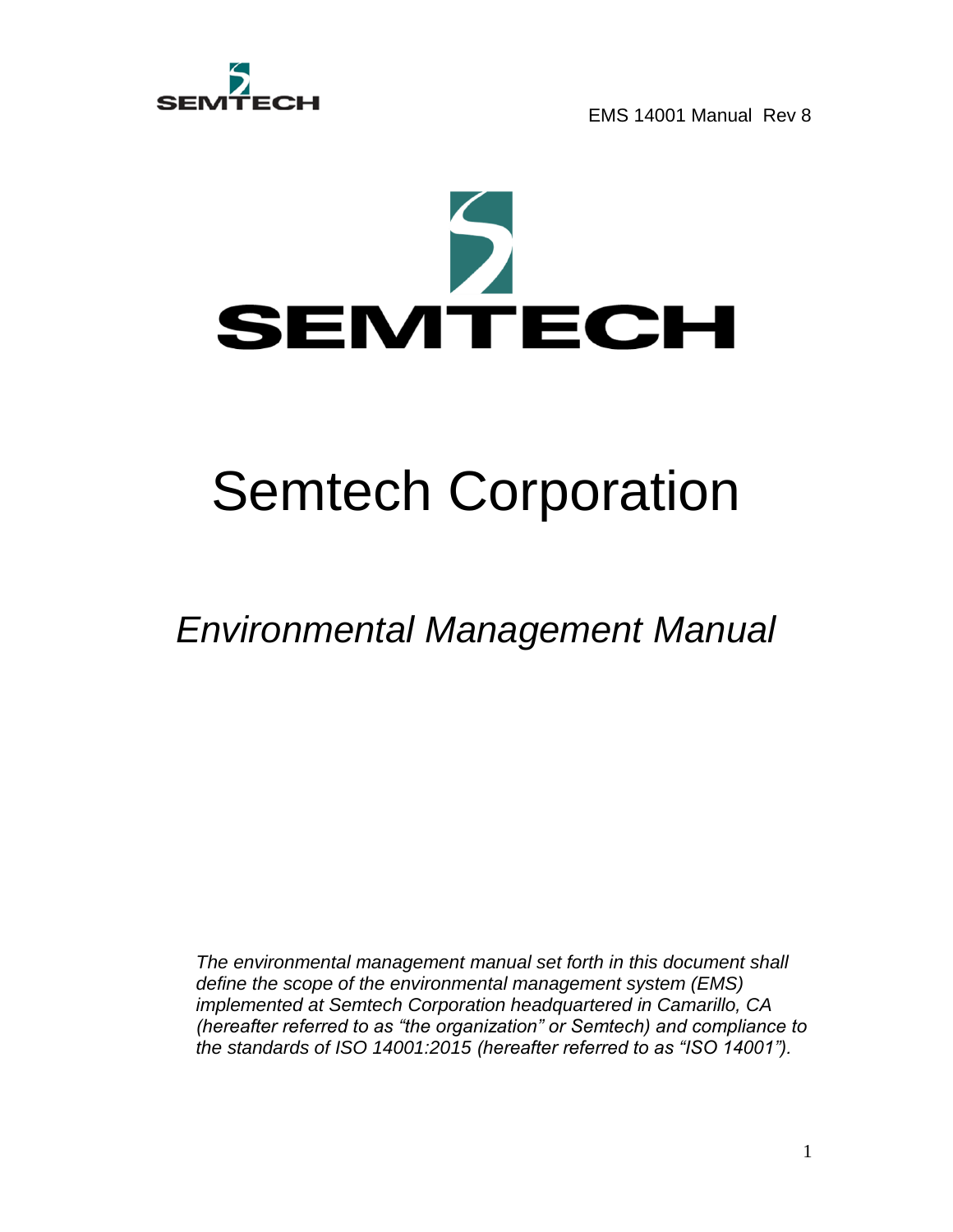

# CORPORATE ENVIRONMENTAL MANAGEMENT SYSTEM MANUAL **Table of Contents**

| 3. ADJUNCT PROCEDURE, SPECIFICATION OR LOCAL SITE MANUAL5<br>4.28 SAP: Systems Applications and Products (in Data Processing) 6<br>4.29 MRB: Material Review Board<br>$\sim$ 6 |
|--------------------------------------------------------------------------------------------------------------------------------------------------------------------------------|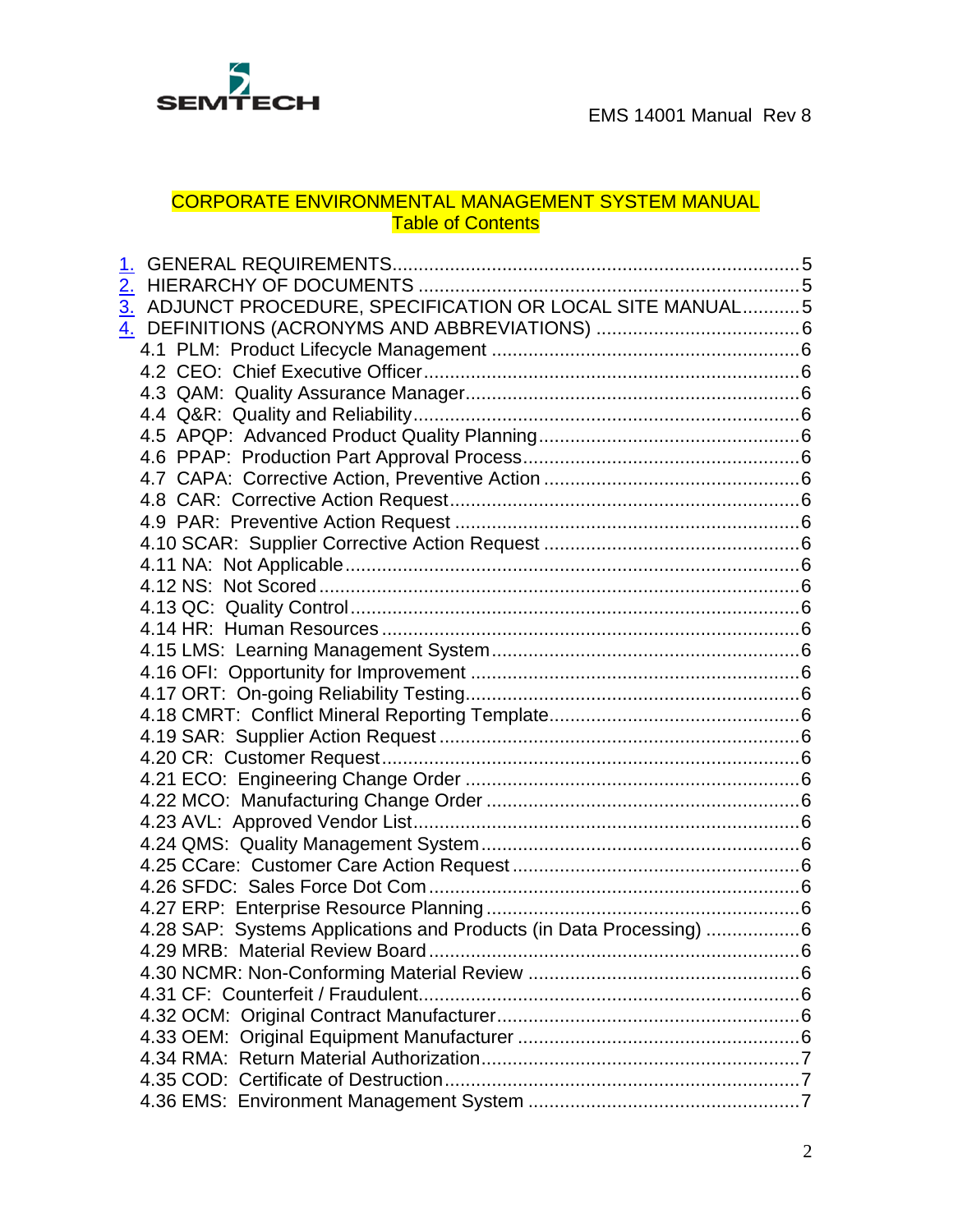

| ЭEM I EVN                                                                  | EMS 14001 Manual Rev 8 |
|----------------------------------------------------------------------------|------------------------|
|                                                                            |                        |
|                                                                            |                        |
|                                                                            |                        |
|                                                                            |                        |
| 4.41 REACH: Registration, Evaluation, Authorization and restriction of     |                        |
|                                                                            |                        |
|                                                                            |                        |
| 4.43 3TGs: Tungsten, Tantalum, Tin and Gold. Metals pertaining to conflict |                        |

| 4.43 3TGs: Tungsten, Tantalum, Tin and Gold. Metals pertaining to conflict |  |
|----------------------------------------------------------------------------|--|
|                                                                            |  |
|                                                                            |  |
|                                                                            |  |
|                                                                            |  |
|                                                                            |  |
|                                                                            |  |
|                                                                            |  |
|                                                                            |  |
|                                                                            |  |
|                                                                            |  |
|                                                                            |  |
|                                                                            |  |
|                                                                            |  |
|                                                                            |  |
| 5.3.5                                                                      |  |
|                                                                            |  |
|                                                                            |  |
|                                                                            |  |
|                                                                            |  |
| 6.3                                                                        |  |
|                                                                            |  |
| 6.5                                                                        |  |
| 6.6                                                                        |  |
| 6.7                                                                        |  |
|                                                                            |  |
|                                                                            |  |
| Leadership Team Commitment and Responsibilities (Clause 5) 13<br>8.1       |  |
| Organizational Roles, Responsibilities and Authorities 14<br>8.2           |  |
| Environmental Policy / Leadership Focus (Clause 5.2) 14<br>8.3             |  |
|                                                                            |  |
|                                                                            |  |
|                                                                            |  |
| 8.6.2                                                                      |  |
| 8.6.3                                                                      |  |
| 8.6.4                                                                      |  |
|                                                                            |  |
|                                                                            |  |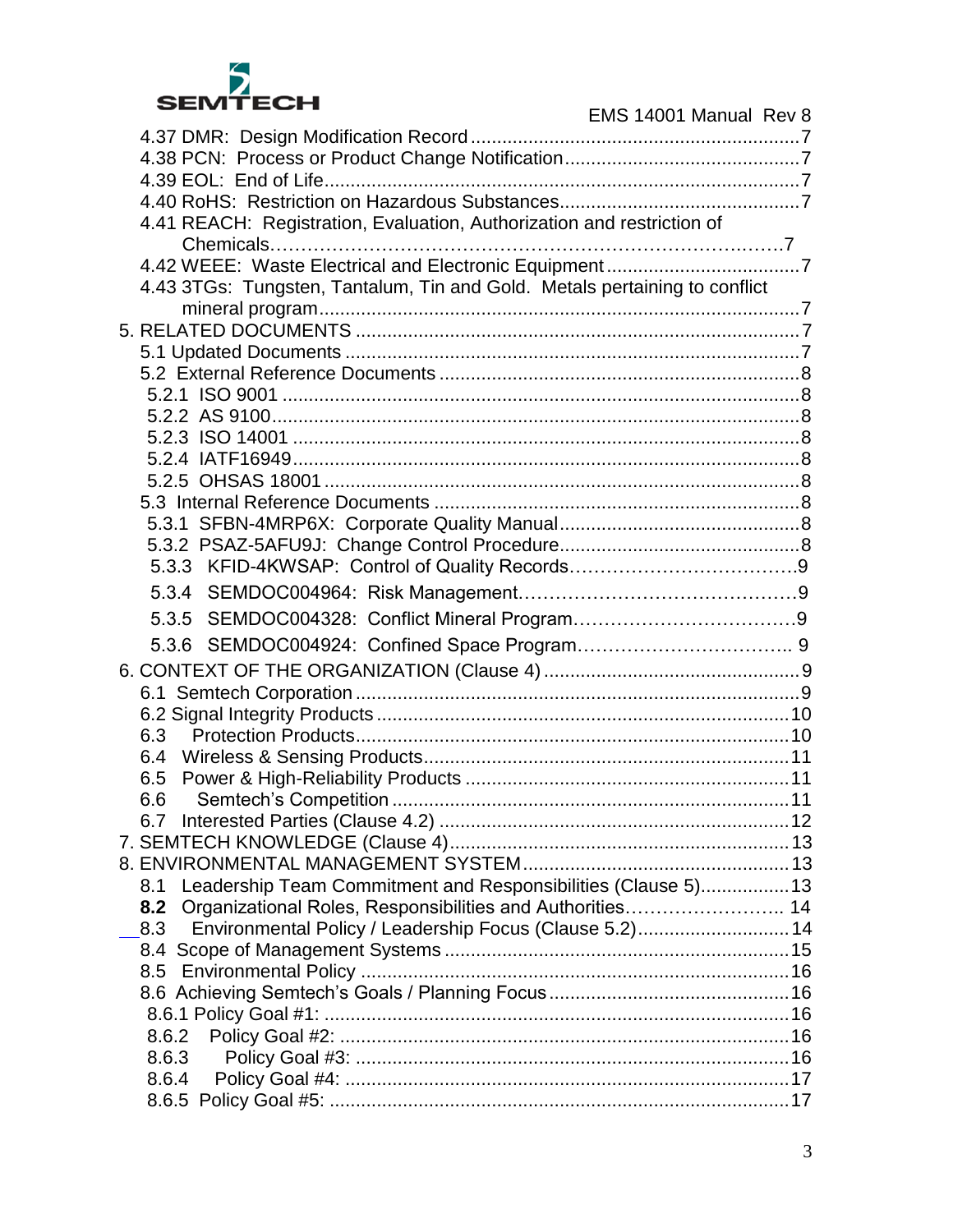

| RISK MANAGEMENT / EFFECT OF UNCERTAINTY / PLANNING (Clause6)18<br>9.       |    |
|----------------------------------------------------------------------------|----|
|                                                                            |    |
|                                                                            |    |
|                                                                            |    |
|                                                                            |    |
|                                                                            |    |
|                                                                            |    |
|                                                                            |    |
|                                                                            |    |
|                                                                            |    |
|                                                                            |    |
|                                                                            |    |
| 12.4 Legal and Other Requirements / Compliance Obligations28               |    |
| 12.5 Objectives, Targets and Programs / Environmental Objectives28         |    |
| 13. IMPLEMENTATION AND OPERATION / SUPPORT (Clause 5 & OPERATION           |    |
|                                                                            |    |
| 13.1                                                                       |    |
| 13.2                                                                       |    |
|                                                                            |    |
|                                                                            |    |
| 13.5 Control of Documented Information / Creating and Updating (Clauses    |    |
|                                                                            |    |
|                                                                            |    |
| Emergency Preparedness and Response (Clause 8.2)32<br>13.7                 |    |
|                                                                            |    |
| 14.1                                                                       |    |
|                                                                            |    |
| 14.3                                                                       |    |
| 14.4                                                                       |    |
| 15.                                                                        |    |
| Nonconformity, Corrective Action, Preventive Action and Continuous<br>15.1 |    |
| Improvement (Clause 10.2)                                                  | 34 |
|                                                                            |    |
| 16. CONTINUAL IMPROVEMENT SEQUENCE & INTERACTION  36                       |    |
|                                                                            |    |
| 18. ENVIRONMENTAL CORRELATION BETWEEN ISO 14001:2004 & ISO                 |    |
|                                                                            |    |
|                                                                            |    |
|                                                                            |    |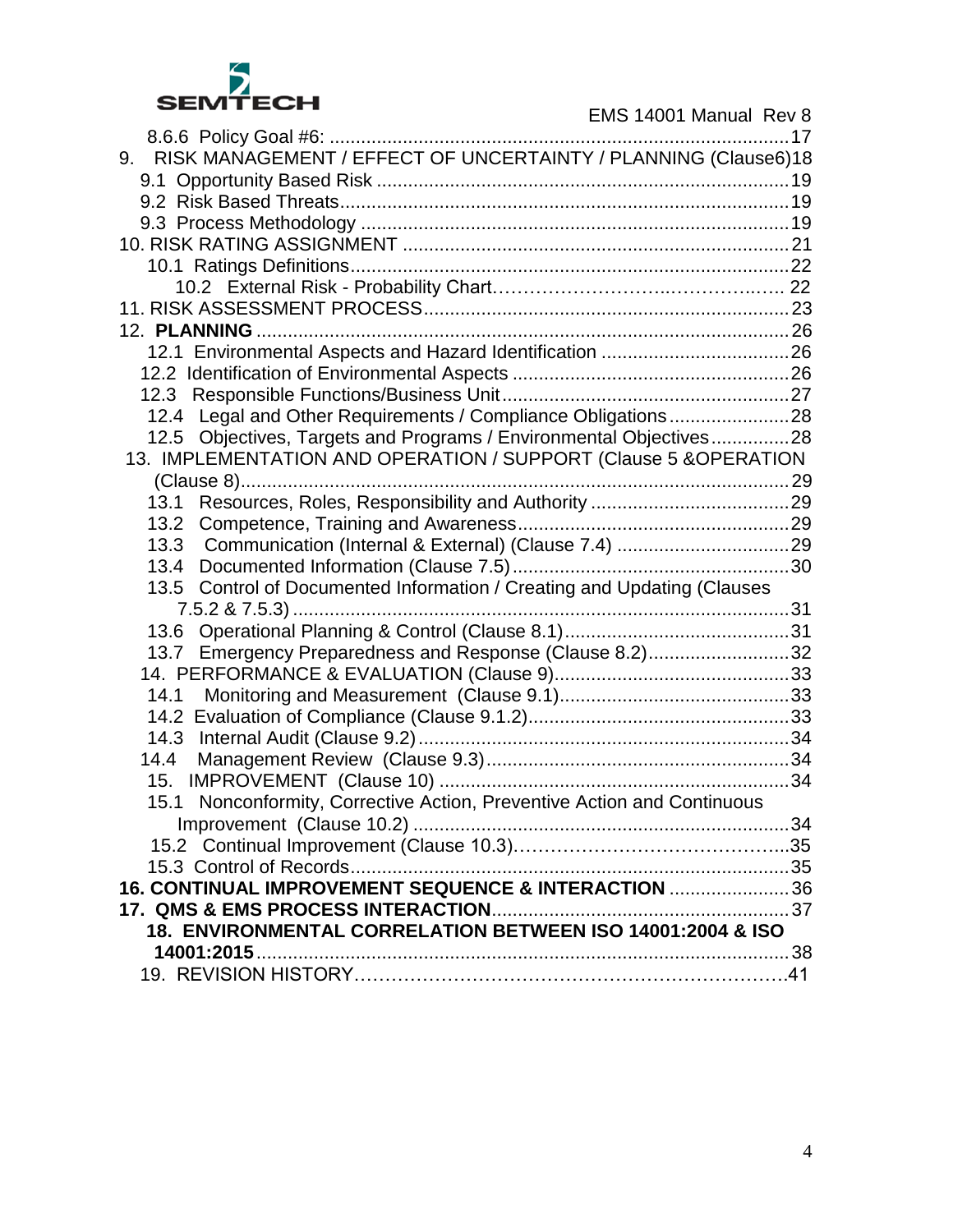

# **CORPORATE ENVIRONMENTAL MANAGEMENT SYSTEM MANUAL**

#### <span id="page-4-0"></span>1. GENERAL REQUIREMENTS

Semtech has created this Environmental Management System Manual to detail how the Environmental Management System has (EMS) been established, and how it will be documented, implemented and maintained on all relevant levels of the organization.

#### <span id="page-4-1"></span>2. HIERARCHY OF DOCUMENTS

Unless otherwise specifically agreed to or approved by the Corporate Quality Manager, in the event of any conflict between the provisions of this procedure, forms, guidelines or requirements, the order of precedence is as follows: (i) this Environmental Manual and any Addendum or any Appendices thereto; (ii) and then Semtech Corporate Quality Manual (iii) any regulatory requirement or statute (iv) any applicable approved customer requirement contract or agreement (v) as applicable the ISO,AS, TS, or OHSAS standard.

#### <span id="page-4-2"></span>3. ADJUNCT PROCEDURE, SPECIFICATION OR LOCAL SITE MANUAL

Typically, no adjunct procedure, specification or site manual is needed or required in place of this procedure. If a local site has an established process or procedure exceeding, not circumventing, the guidelines and requirements of this procedure then such an adjunct procedure or site manual may be authorized keeping the guidelines below in mind.

Exception to this procedure or specification at the local site level requires a local adjunct procedure outlining the exception, approved and controlled within PLM document management system and approved by both the site Quality Manager, site Environmental Manager and the Corporate Quality Manager. Furthermore, an exception clause must be inserted in their applicable local Supplemental Environmental Manual if so created.

When an exception is documented and approved, the Supplemental Environmental Manual shall be identified within the Relationship tab of the relevant Agile PLM workflow.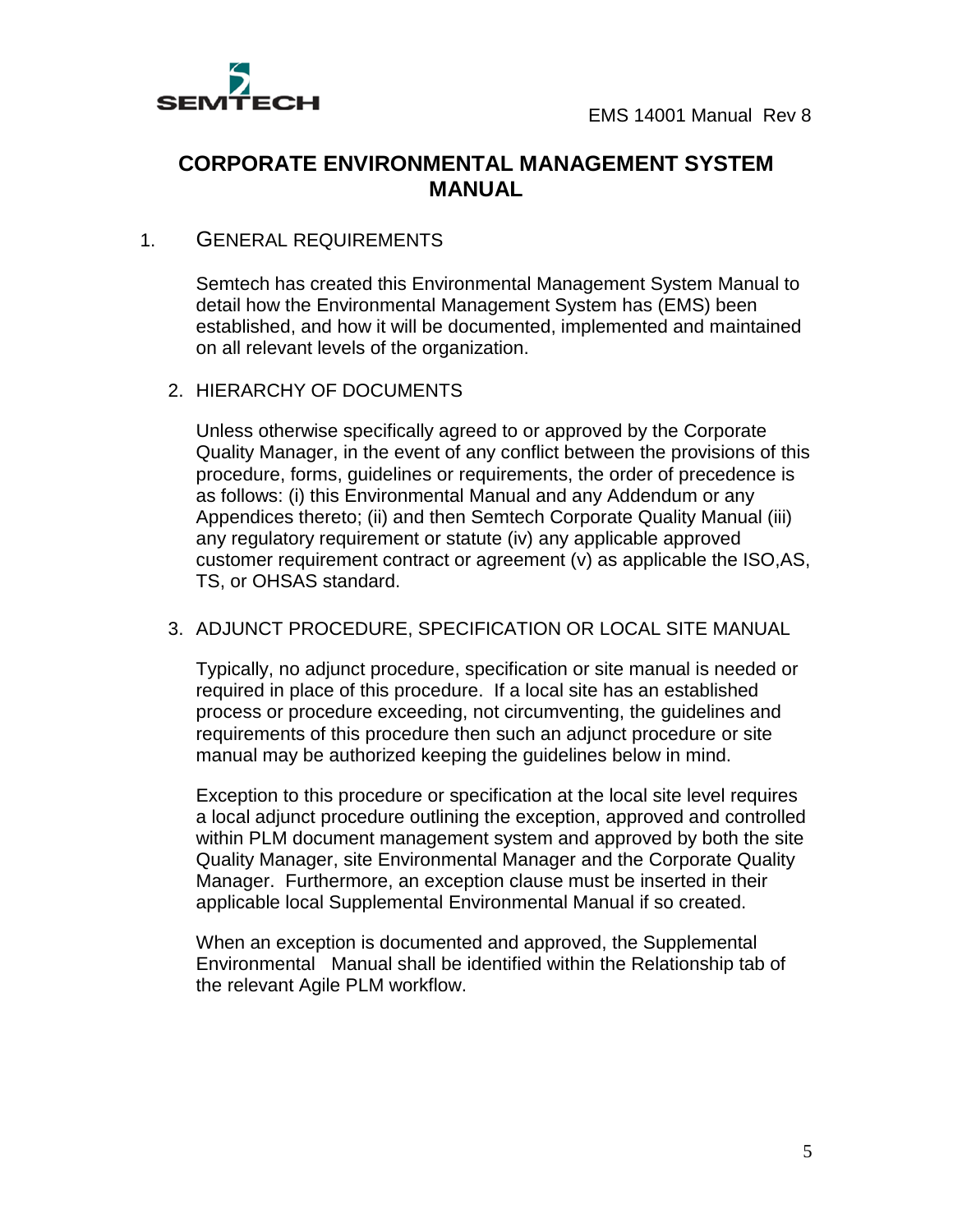

<span id="page-5-0"></span>4. DEFINITIONS (ACRONYMS AND ABBREVIATIONS)

The terms and acronyms identified below are typical in their use within Semtech's management systems, processes and not solely for the use within this document.

- <span id="page-5-1"></span>4.1 PLM: Product Lifecycle Management
- <span id="page-5-2"></span>4.2 CEO: Chief Executive Officer
- <span id="page-5-3"></span>4.3 QAM: Quality Assurance Manager
- <span id="page-5-4"></span>4.4 Q&R: Quality and Reliability
- <span id="page-5-5"></span>4.5 APQP: Advanced Product Quality Planning
- <span id="page-5-6"></span>4.6 PPAP: Production Part Approval Process
- <span id="page-5-7"></span>4.7 CAPA: Corrective Action, Preventive Action
- <span id="page-5-8"></span>4.8 CAR: Corrective Action Request
- <span id="page-5-9"></span>4.9 PAR: Preventive Action Request
- <span id="page-5-10"></span>4.10 SCAR: Supplier Corrective Action Request
- <span id="page-5-11"></span>4.11 NA: Not Applicable
- <span id="page-5-12"></span>4.12 NS: Not Scored
- <span id="page-5-13"></span>4.13 QC: Quality Control
- <span id="page-5-14"></span>4.14 HR: Human Resources
- <span id="page-5-15"></span>4.15 LMS: Learning Management System
- <span id="page-5-16"></span>4.16 OFI: Opportunity for Improvement
- <span id="page-5-17"></span>4.17 ORT: On-going Reliability Testing
- <span id="page-5-18"></span>4.18 CMRT: Conflict Mineral Reporting Template
- <span id="page-5-19"></span>4.19 SAR: Supplier Action Request
- <span id="page-5-20"></span>4.20 CR: Customer Request
- <span id="page-5-21"></span>4.21 ECO: Engineering Change Order
- <span id="page-5-22"></span>4.22 MCO: Manufacturing Change Order
- <span id="page-5-23"></span>4.23 AVL: Approved Vendor List
- <span id="page-5-24"></span>4.24 QMS: Quality Management System
- <span id="page-5-25"></span>4.25 CCare: Customer Care Action Request
- <span id="page-5-26"></span>4.26 SFDC: Sales Force Dot Com
- <span id="page-5-27"></span>4.27 ERP: Enterprise Resource Planning
- <span id="page-5-28"></span>4.28 SAP: Systems Applications and Products (in Data Processing)
- <span id="page-5-29"></span>4.29 MRB: Material Review Board
- <span id="page-5-30"></span>4.30 NCMR: Non-Conforming Material Review
- <span id="page-5-31"></span>4.31 CF: Counterfeit / Fraudulent
- <span id="page-5-32"></span>4.32 OCM: Original Contract Manufacturer
- <span id="page-5-33"></span>4.33 OEM: Original Equipment Manufacturer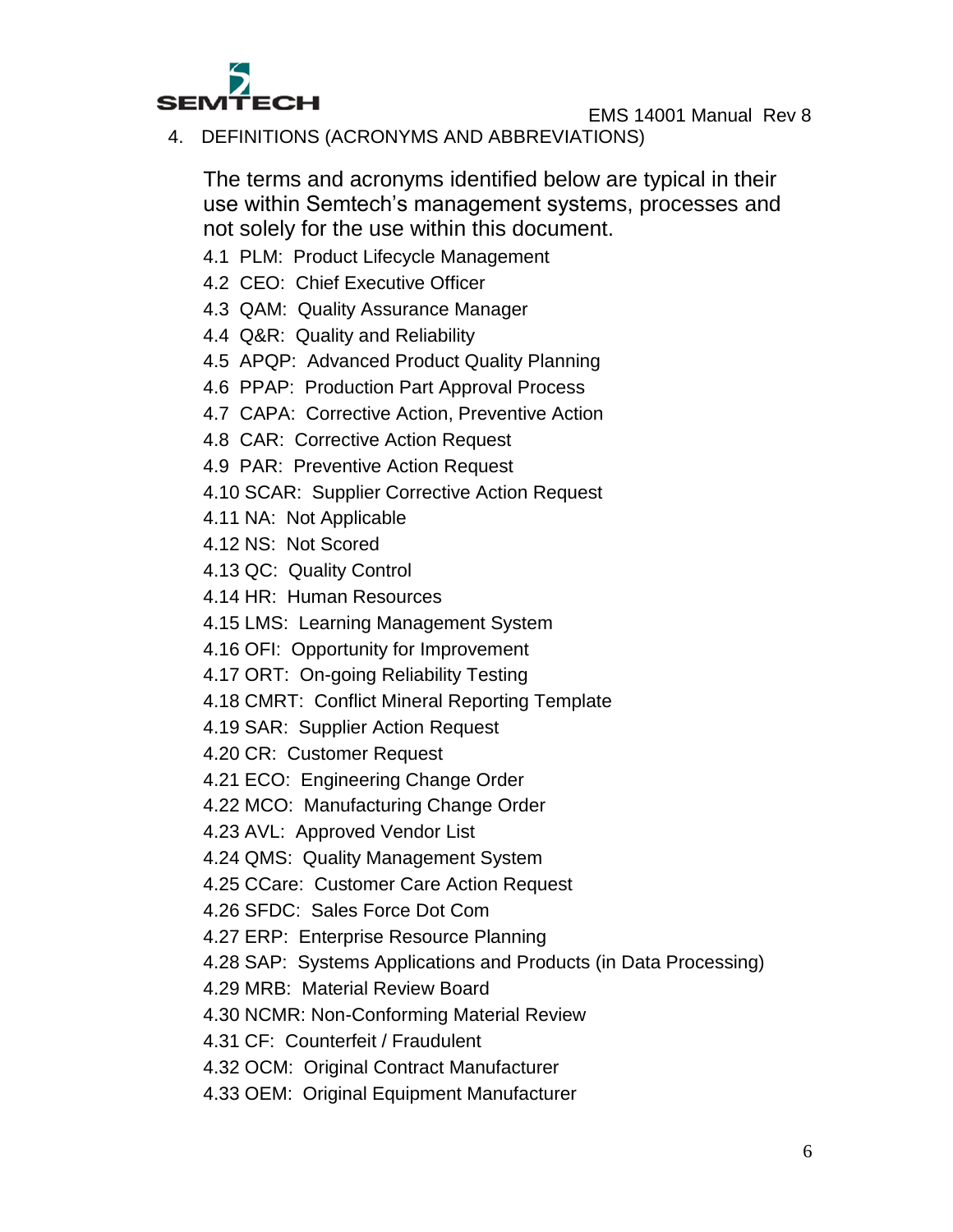

- <span id="page-6-0"></span>4.34 RMA: Return Material Authorization
- <span id="page-6-1"></span>4.35 COD: Certificate of Destruction
- <span id="page-6-2"></span>4.36 EMS: Environment Management System
- <span id="page-6-3"></span>4.37 DMR: Design Modification Record
- <span id="page-6-4"></span>4.38 PCN: Process or Product Change Notification
- <span id="page-6-5"></span>4.39 EOL: End of Life
- <span id="page-6-6"></span>4.40 RoHS: Restriction on Hazardous Substances
- <span id="page-6-7"></span>4.41 REACH: Registration, Evaluation, Authorization and restriction of **Chemicals**
- <span id="page-6-8"></span>4.42 WEEE: Waste Electrical and Electronic Equipment
- <span id="page-6-9"></span>4.43 3TGs: Tungsten, Tantalum, Tin and Gold. Metals pertaining to conflict mineral program
- 4.44 IATF: International Automotive Task force
- 4.45 SMD: Surface Mount Device
- 4.46 MSL: Moisture Sensitivity Level
- 4.47 IMDS: International Material Data System
- 4.48 RBA: Responsible Business Alliance (formally, EICC)
- 4.49 RMI: Responsible Minerals Initiative
- 4.50 RRMI: Responsible Raw Material Initiative
- 4.51 RLI: Responsible Labor Initiative (formally, EICC Code of Conduct)
- 4.52 RRA: Risk Readiness Assessment
- 4.53 RMAP: Responsible Mineral Assessment Process
- 4.54 CTQ: Critical to Quality
- 4.55 CTF: Critical to Function
- 4.56 CTS: Critical to Safety
- 4.57 ADAS: Advanced Driver Assistance System
- 4.58 LiDAR: Light Detection and Ranging

#### <span id="page-6-10"></span>5. RELATED DOCUMENTS

Related documents noted below and throughout this document are applicable to the extent noted herein.

The related documents listed below and referenced throughout this document provide further background information and guidance. Within such referenced document there may contain listed applicable documents which must also be considered.

#### <span id="page-6-11"></span>5.1 Updated Documents

User is responsible to verify current or applicable revision level within PLM Document Management System prior to use.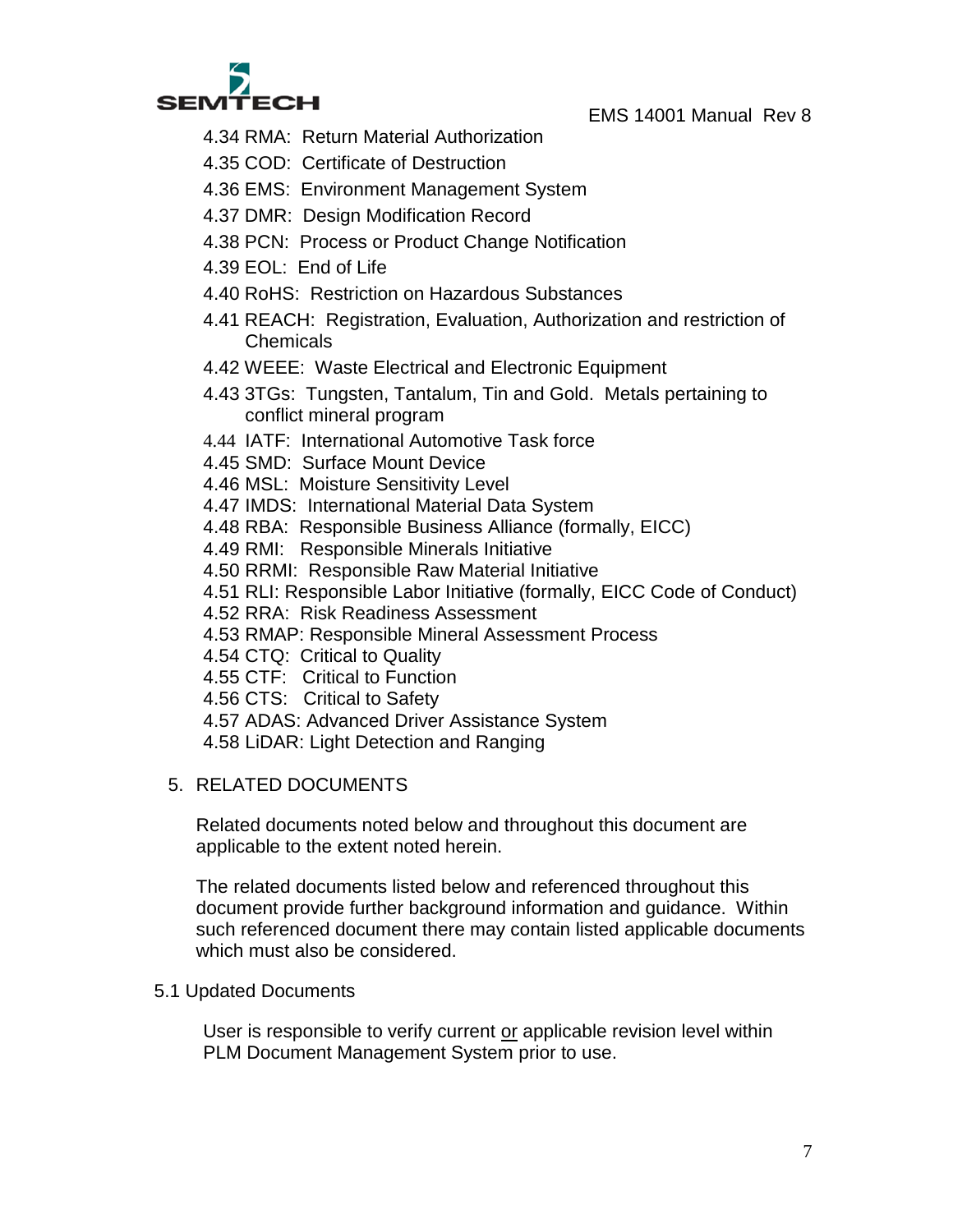

- <span id="page-7-3"></span><span id="page-7-2"></span><span id="page-7-1"></span><span id="page-7-0"></span>5.2 External Reference Documents
	- 5.2.1 ISO 9001
	- 5.2.2 AS 9100
	- 5.2.3 ISO 14001
	- 5.2.4 IATF16949
	- 5.2.5 ISO 45001

### <span id="page-7-8"></span><span id="page-7-7"></span><span id="page-7-6"></span><span id="page-7-5"></span><span id="page-7-4"></span>5.3 Internal Reference Documents

- 5.3.1 SFBN-4MRP6X: Corporate Quality Manual
- 5.3.2 [PSAZ-5AFU9J:](javascript:noaction();) Change Control Procedure
- 5.3.3 KFID-4KWSAP: Control of Quality Records
- 5.3.4 SEMDOC004964: Risk Management
- 5.3.5 SEMDOC004328: Conflict Mineral Program
- 5.3.6 SEMDOC004924: Confined Space Program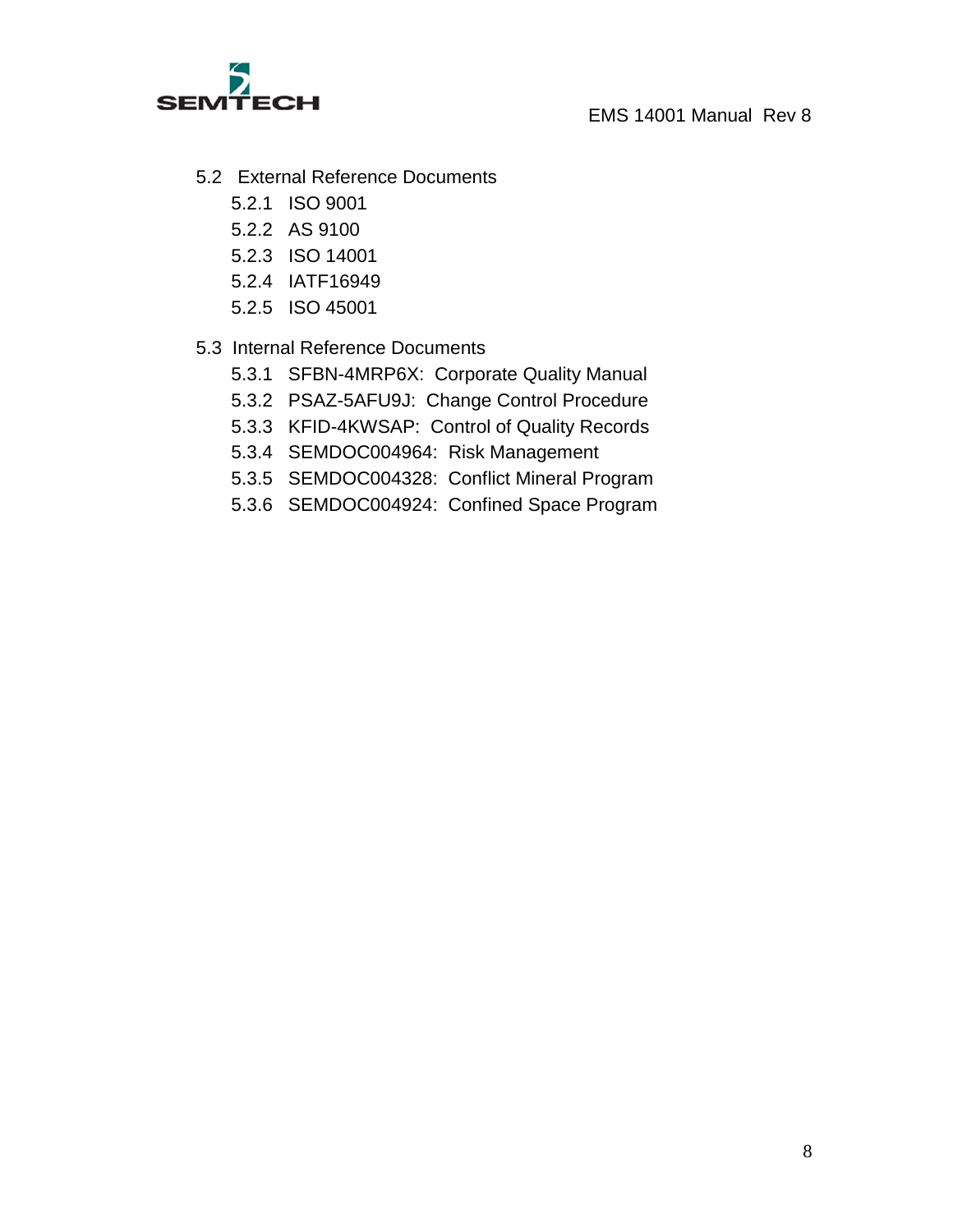

<span id="page-8-0"></span>6. CONTEXT OF THE ORGANIZATION (Clause 4)



Each business unit of comprising Semtech Corporation acknowledges and adheres to The Plan – Do – Check – Act methodology and the elements of planning, support, operations, performance evaluation and improvement in order to maintain product superiority in today's business environment.

#### *Understanding Semtech Corporation and its contents* **(Clause 4.1)**

Understanding Semtech Corporation and its content impacted by internal and external risks and environmental conditions are carried through this environmental manual from the understanding of Semtech and is various business units, the identification of internal and external risks, the risk assessment process determining its impact and guidelines on monitoring and achieving its goals and targets.

#### <span id="page-8-1"></span>*6.1 Semtech Corporation*

Semtech Corporation, incorporated on December 19, 1960, is a supplier of high performance analog and mixed-signal semiconductor products, and advanced algorithms for high-end consumers. Semtech Corporation designs, develops and markets a range of products for commercial applications, which are sold into the enterprise computing, communications, consumer and industrial end-markets. Semtech Corporation's product lines include Signal Integrity, Protection, Wireless and Sensing, and Power and High-Reliability. Applications for the industrial market include video broadcast studio equipment, automated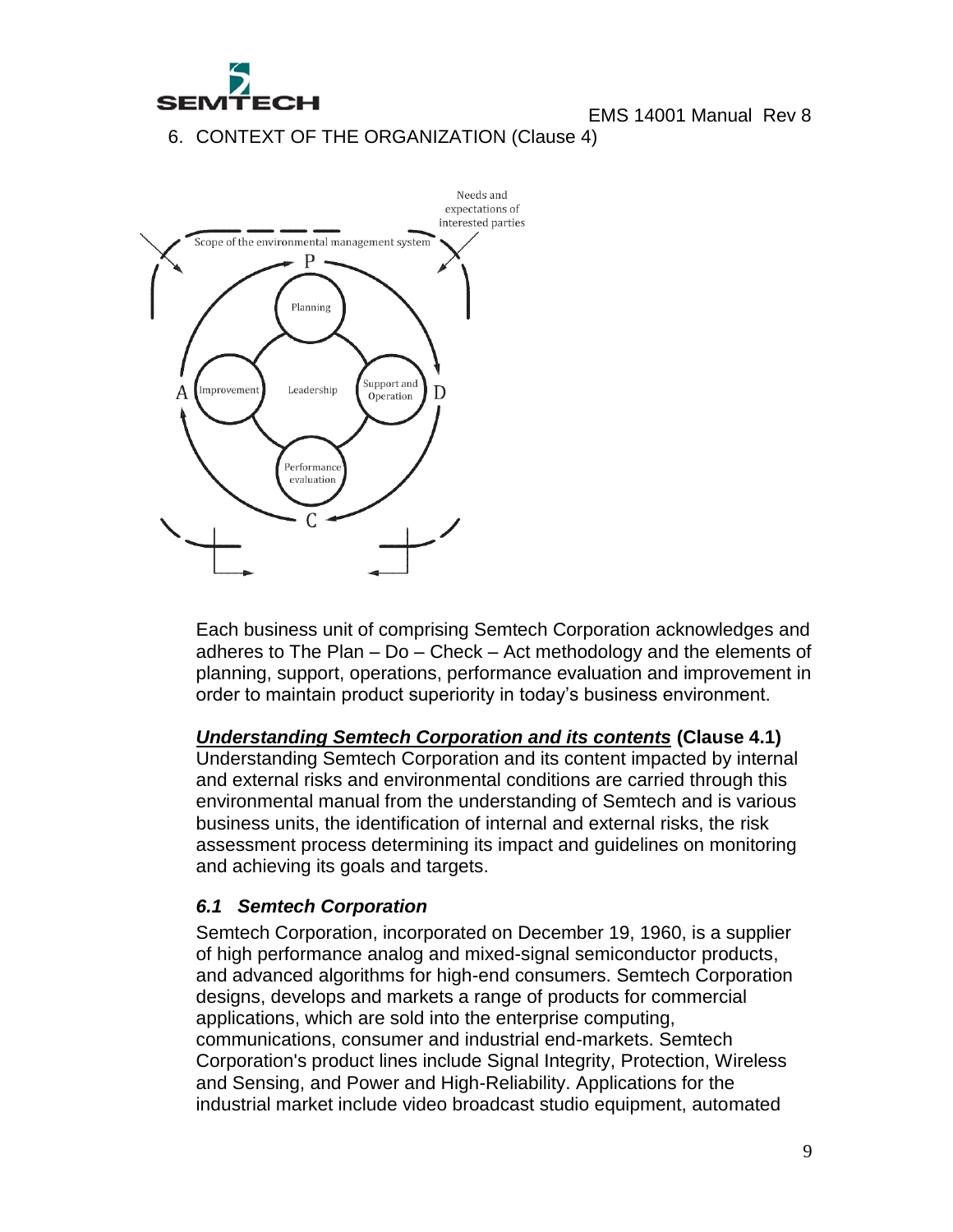

meter reading, smart grid, wireless charging, military and aerospace, medical, security systems, automotive, Internet of Things (IoT), industrial and home automation, video security and surveillance, and other industrial equipment. Enterprise computing end-markets include desktops, notebooks, servers, graphic boards, printers, monitors, datacenter related equipment, passive optical networks, storage networks and computer peripherals. Communications end-market applications include third generation (3G) or fourth generation (4G) or Long Term Evolution (LTE) wireless base stations, long-haul optical networks, carrier networks, switches and routers, cable modems, signal conditioners, wireless local area network (LAN) and other communication infrastructure equipment.

Semtech Corporation is dedicated to reducing the impact it, and its products, have on the environment. Internal green programs seek to reduce waste through material and manufacturing control, use of green technology and designing for resource reduction.

### <span id="page-9-0"></span>*6.2 Signal Integrity Products*

Semtech Corporation designs, develops and markets a portfolio of optical communications, broadcast video, surveillance video, active cable transceiver and backplane products used in a range of enterprise computing, industrial, communications and consumer applications. Its portfolio of integrated circuits (ICs) for optical transceivers, backplane applications and high-speed interfaces ranges from 100 megabits per second (Mbps) to 100 gigabits per second (Gbps). Its security and surveillance products for highdefinition closed circuit television (HDcctv) enable upgrade of analog closed circuit television installations to digital HD, using the installed base of coaxial cable (COAX) cabling, and its integrated transmit and receive products enable the HDcctv standards-compliant designs.

Semtech Corporation sells advanced wired communication and ultrahigh speed Serializer/Deserializer (SerDes) products for long haul optical transport communication.

#### <span id="page-9-1"></span>*6.3 Protection Products*

Semtech Corporation designs, develops and markets protection devices, which are referred to as transient voltage suppressors (TVS). Its portfolio of protection solutions include filter and termination devices that are integrated with the TVS device. Its protection products are found in a range of applications, including smart phones, liquid crystal display (LCD) televisions (TVs), set-top boxes, tablets, computers, notebooks, base stations, routers, automobile and industrial instruments.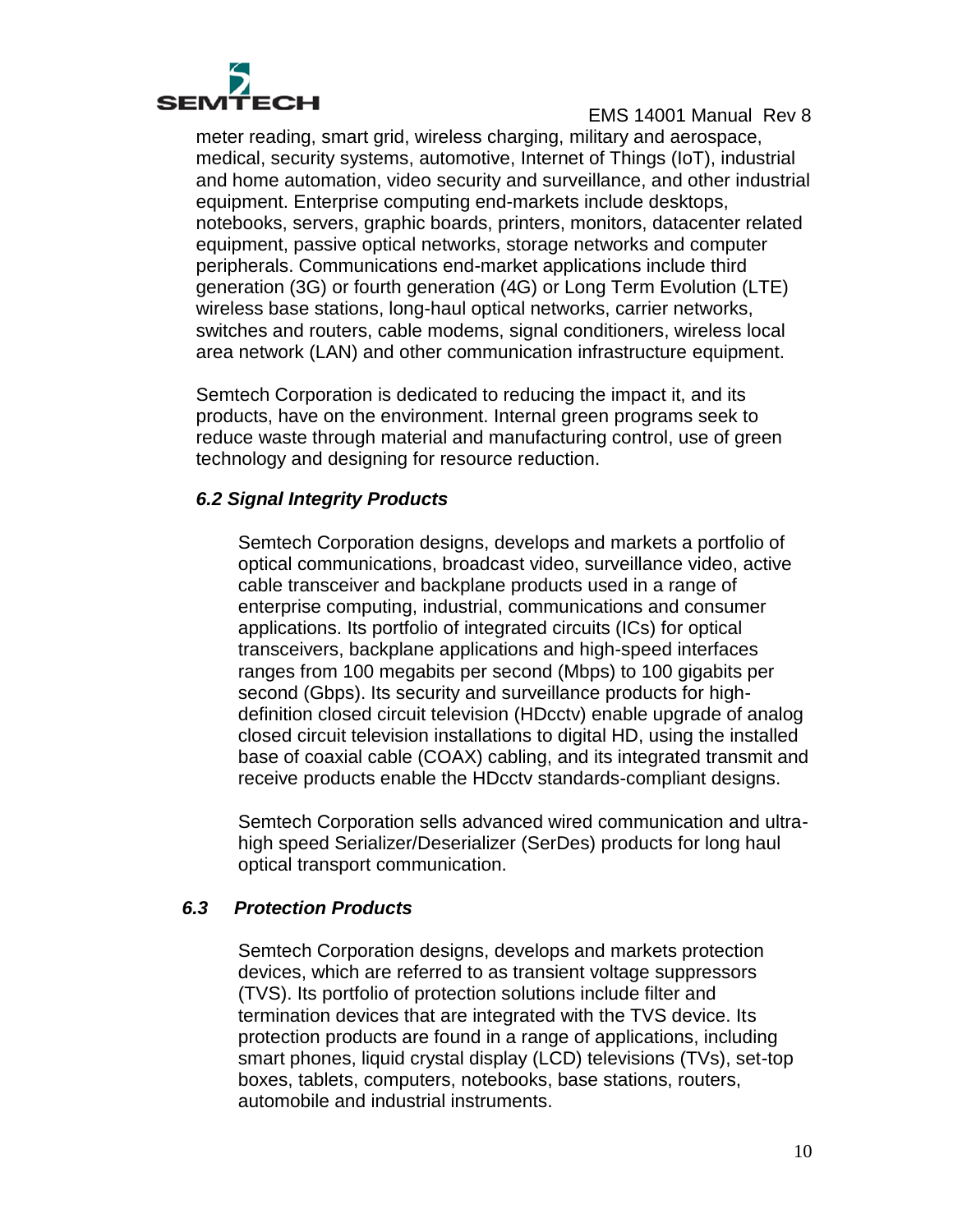

#### *6.4 Wireless & Sensing Products*

<span id="page-10-0"></span>Semtech Corporation designs, develops and markets a portfolio of radio frequency products used in a range of industrial, medical and communications applications, and sensing products used in industrial and consumer applications. Its sensing interface platforms can interface to any sensor and output digital data in any form. The proximity sensing capability of its devices enables user interface solutions for mobile and consumer products. Its wireless and sensing products can be found in a range of applications in the industrial, medical and consumer markets.

Semtech's **LoRa** devices and **wireless** radio frequency technology (**LoRa** Technology) is a long range, low power **wireless** platform that has become the de facto technology for Internet of Things (IoT) networks worldwide.

# *6.5 Power & High-Reliability Products*

<span id="page-10-1"></span>Semtech Corporation designs, develops and markets power product devices that control, alter, regulate and condition the power within electronic systems. The product types within the power product line include switching voltage regulators, combination switching and linear regulators, smart regulators, charge pumps and wireless charging. Its Power products feature integrated functionality for the communications, industrial and computing markets, and small form factor products for mobile phones, notebook computers, computer peripherals and other consumer devices. The primary application for these products is power regulation for enterprise computing, communications, consumer and industrial systems. Its discrete semiconductor products consist of rectifiers, assemblies (packaged discrete rectifiers) and other products that are used to convert alternating currents into direct currents, and to protect circuits against high voltage spikes or high current surges. Its products are found in a range of applications, including industrial, military, medical, automotive, aerospace and defense systems, including satellite communications.

#### <span id="page-10-2"></span>*6.6 Semtech's Competition*

The Company competes with;

- STMicroelectronics.
- NXP Semiconductors N.V.,
- ON Semiconductor Corporation,
- Infineon Technologies AG,
- Texas Instruments Incorporated,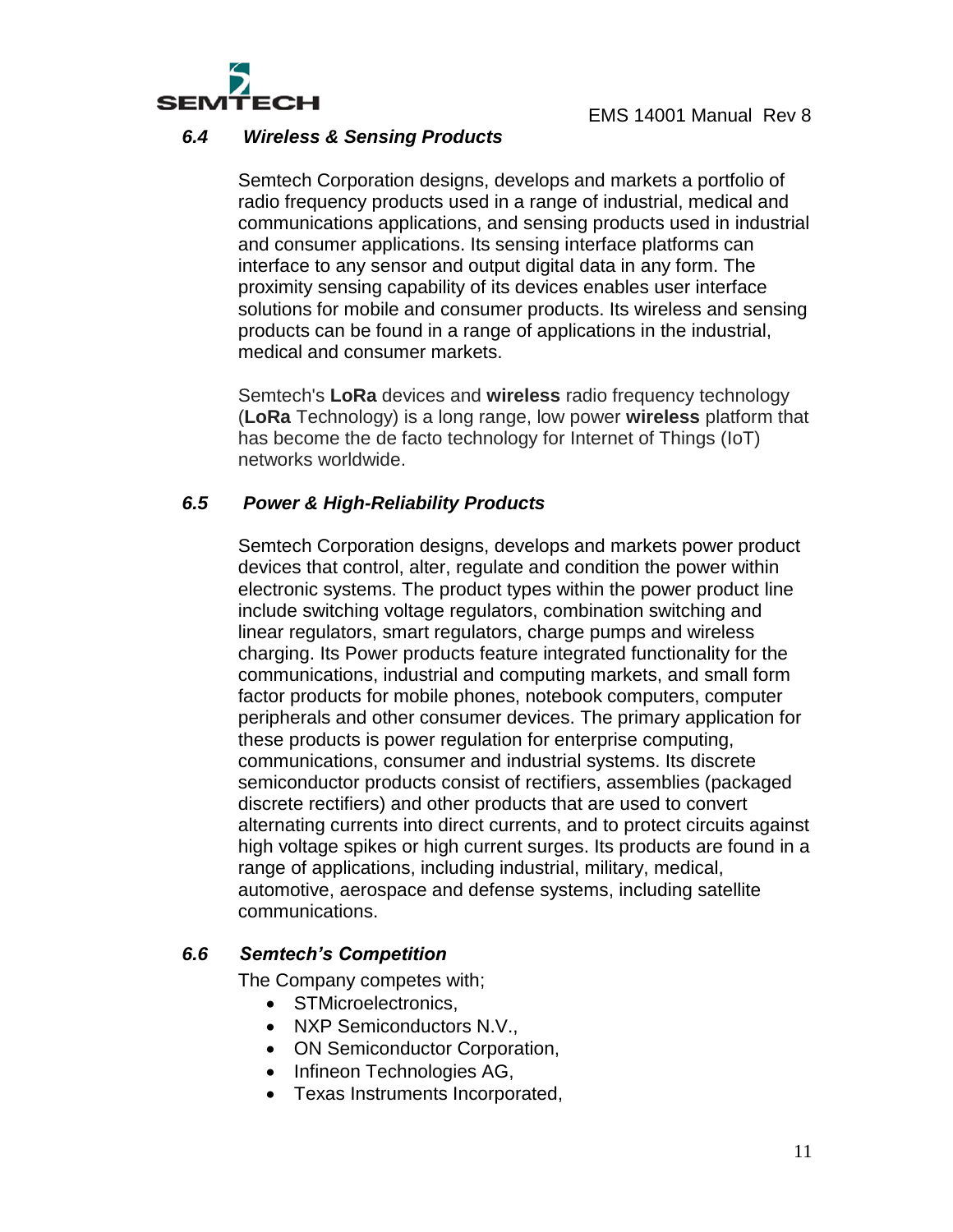

- M/A-COM Technology Solutions Holdings, Inc.,
- Inphi Corporation,
- Broadcom Limited.
- Applied MicroCircuits Corporation,
- Linear Technology Corporation,
- Maxim Integrated Products Inc.,
- Microsemi Corporation,
- Monolithic Power Systems,
- Silicon Laboratories, ,
- Atmel Corporation,
- Analog Devices Inc. and
- Cypress Semiconductor Corp.

Not only does Semtech complete with these companies on multiple business levels, but also on environmental impact studies and compliance issues to better serve our customers and reduce our impact to the environment.

#### <span id="page-11-0"></span>*6.7 Interested Parties (Clause 4.2)*

Semtech Corporation strives to consistently provide product and services that meet our customer and any applicable regulatory requirements. In the context herein Semtech has identified its interested parties and noted their needs and expectations.

- Employees & Administration expect all the necessary tools and systems necessary for timely evaluation of product and customer requirements to ensure the best possible information is available to capture new business or sustain existing business.
- Sales & Marketing expect timely release of product documents and customer request processing validating environmental compliance
- Business Unit Management and Engineering expect processing of Non-Conforming Material Requests, and new products timely release to market meeting regulatory environmental requirements
- Quality & Reliability expect timely processing and closure of corrective action request stemming from compliance or safety issues
- Operations group expect complete reliability testing on new products and notification when failures occur in the area of environmental compliance
- External Customers expect robust and low cost product. Timely response to quality issues, closures on corrective actions, CMRT declarations, environmental analytical reports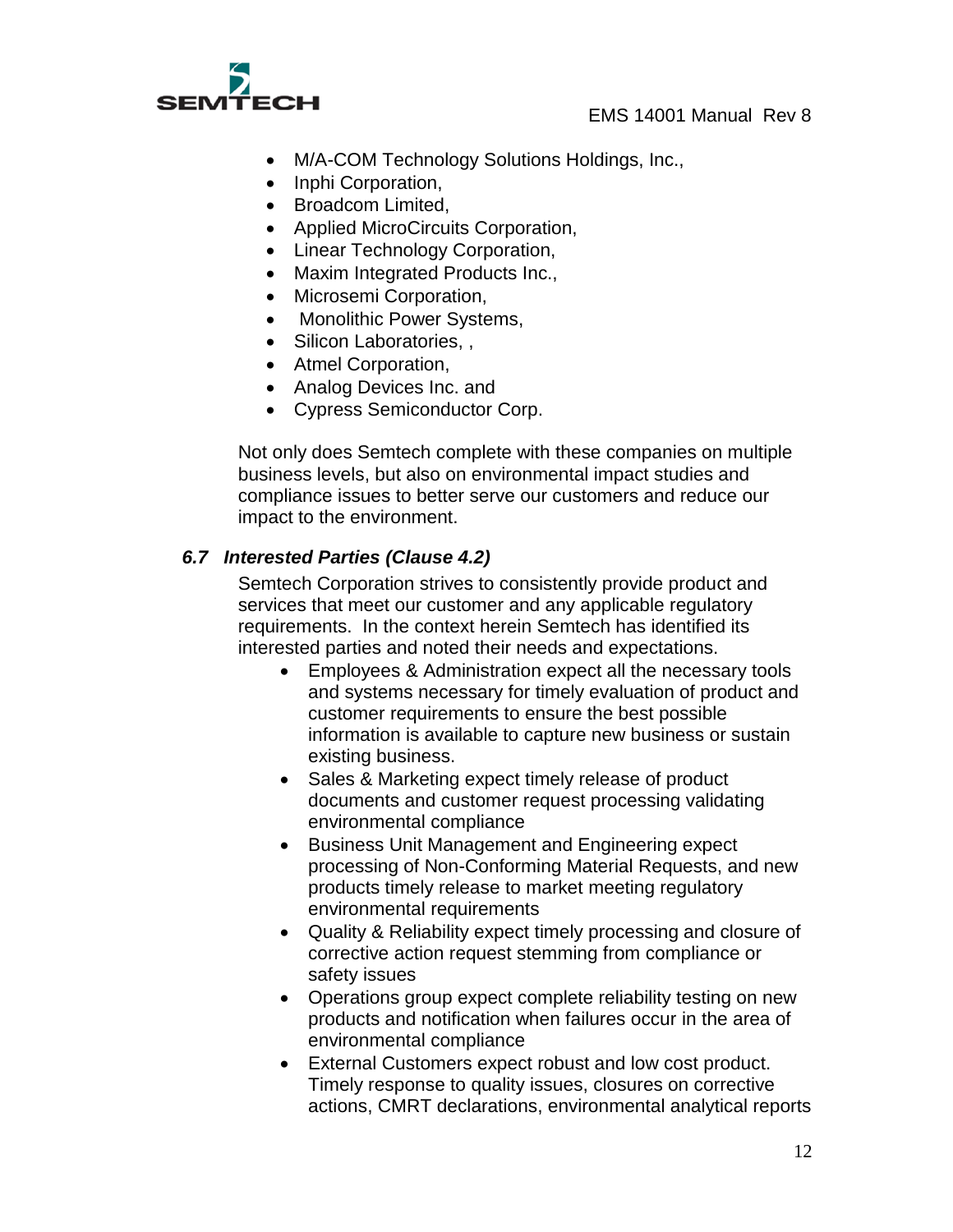

and request for product information through our RoHS Compliance table or through request

- Suppliers expect Semtech engineering and quality support to address potential product issues, periodic performance review, and support for customer visits, audits and CMRT validation process
- <span id="page-12-0"></span>7. SEMTECH KNOWLEDGE (Clause 4)

Semtech Corporation's supervisors and managers shall determine what knowledge and to what level is necessary for the various operation and processes to achieve conformity of products and services. This training shall be maintained and be made available to the extent necessary pursuant to 7.1.6 of ISO 9001:2015, ISO 14001:2015 and IATF 16949. Such training and knowledge may come as a result from several sources such as;

- Source material from customers
- Source material from standards, procedures or specifications
- Education, experience, training
- Regulatory requirements
- Improvement actions pursuant to customer complaints
- Process or Product trends or analysis or
- Process modifications or updates
- <span id="page-12-2"></span><span id="page-12-1"></span>8. ENVIRONMENTAL MANAGEMENT SYSTEM

# *8.1 Leadership Team Commitment and Responsibilities (***Clause 5)**

Semtech's Leadership Team is responsible to identify resource requirements, provide adequate resources and assign trained personnel for management, performance of work and verification activities including monitoring, tracking, measuring performance and continual improvement.

The leadership team can provide evidence of its commitment to the development and implementation of the EMS and continually improve its effectiveness by communicating to the company of meeting customer as well as statutory and regulatory requirements, establishing the environmental and safety policy, ensuring that environmental and safety objectives are established, conducting management reviews and ensuring adequate resources.

The President and CEO of Semtech Corporation, along with his leadership team, have taken the responsibility and authority as defined within this manual and other relevant corporate documentation, to empower and designate key personnel. This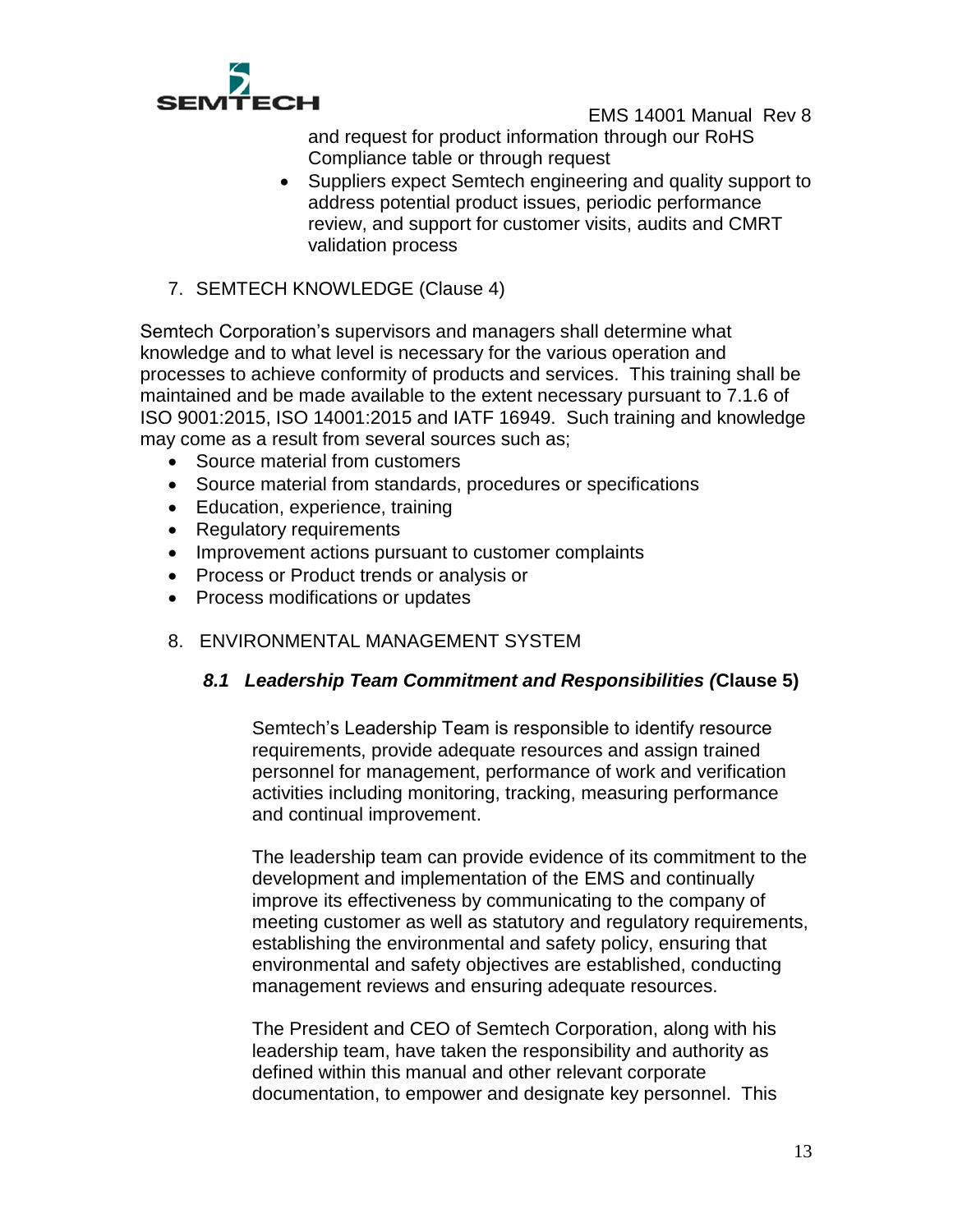

has been communicated and continues to be communicated through our employee indoctrination training.

Additionally, Semtech's Leadership team can ensure that customer requirements are determined and are met with the aim of enhancing customer satisfaction, minimizing environmental impact, and ensuring personnel safety.

### *8.2 Organizational Roles, Responsibilities and Authorities*

Roles, responsibilities and authorities are defined, documented and communicated in the organizational chart referenced in the Corporate Quality Manual. Furthermore the Corporate Quality Manager has been appointed as Semtech EMS Management Representative in order to ensure the EMS is maintained in accordance with the requirements of ISO 14001. The environmental representative shall report to top management on the performance of the EMS for review and recommendations for improvement, especially when establishing the inputs into the management review.

### <span id="page-13-0"></span>*8.3 Environmental Policy / Leadership Focus (Clause 5.2)*

Semtech's Leadership Team has determined that the following environmental policy: best expresses their overall intentions and directions for the corporation in its quest for environmental compliance, safe working environment and reducing our "carbon footprint"; includes our commitment to meeting and/or exceeding customer requirements; and, provides a framework for establishing and reviewing environmental objectives.

Semtech's Leadership Team reviews this environmental policy for suitability periodically throughout the year. Whenever the environmental or safety policy is modified, the change shall be communicated using 'best practice' methods to ensure the policy is understood at appropriate levels in the organization.

Semtech measures the effectiveness of the Environmental and Safety Policies through a variety of channels. They include but are not limited to;

- Environmental Key Performance Indicators
- Occupational Health & Safety Key Performance Indicators
- Monitoring and tracking Objectives and Targets
- Monitoring and reviewing Aspect and Hazard listing
- Monitoring and reviewing Significant Aspect listing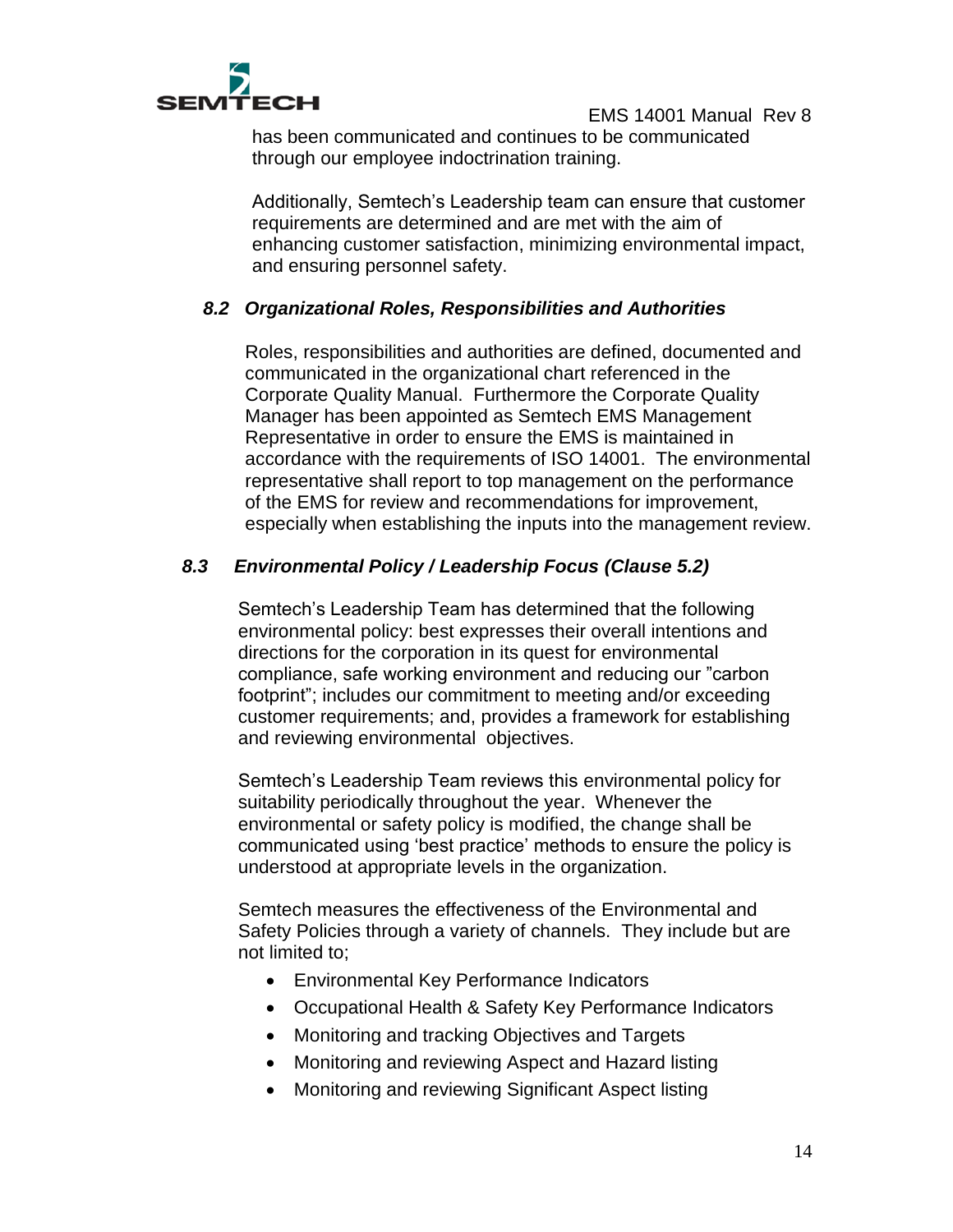

Maintaining ISO 14001 and ISO 45001 certification

#### <span id="page-14-0"></span>*8.4 Scope of Management Systems*

Semtech Corporation is a global manufacturing company empowering a network of design, manufacturing and test facilities. As these facilities develop and execute their management systems their scope may vary slightly, but the overall intent is to execute pursuant to Semtech's goals and requirements, relevant industry standards, while meeting customer requirements and expectations.

*The scope* of the EMS includes services and activities associated with:

• Semtech Corporate, Semtech Camarillo;

The Design, Development of Protection Product, Management of Manufacturing and Engineering Processes, the Marketing and Sales of Commercial, Military and Industrial Semiconductor Components, Modules, Assemblies and Associated Products which occur at Semtech's corporate headquarters at 200 Flynn Road, Camarillo, California 93012.

• Semtech Irvine:

The Manufacture, and Test of Transport and Data Communication High Performance Analog Integrated Circuits and Modules which occur at 5141 California Ave, Suite 150, Irvine, California 92617

• Semtech Colorado Springs (Elkton)

Process development and manufacture of wafer level packaging, die level packaging and package assembly which occur at 1025 Elkton Drive, Colorado Springs, CO 80907

• Semtech Colorado Springs (Federal)

Process development and manufacture of die level packaging, flip chip packaging, package assembly, TT&R (Test, Tape and Reel), and order fulfillment which occur at 10045 Federal Drive, Colorado Springs, CO 80908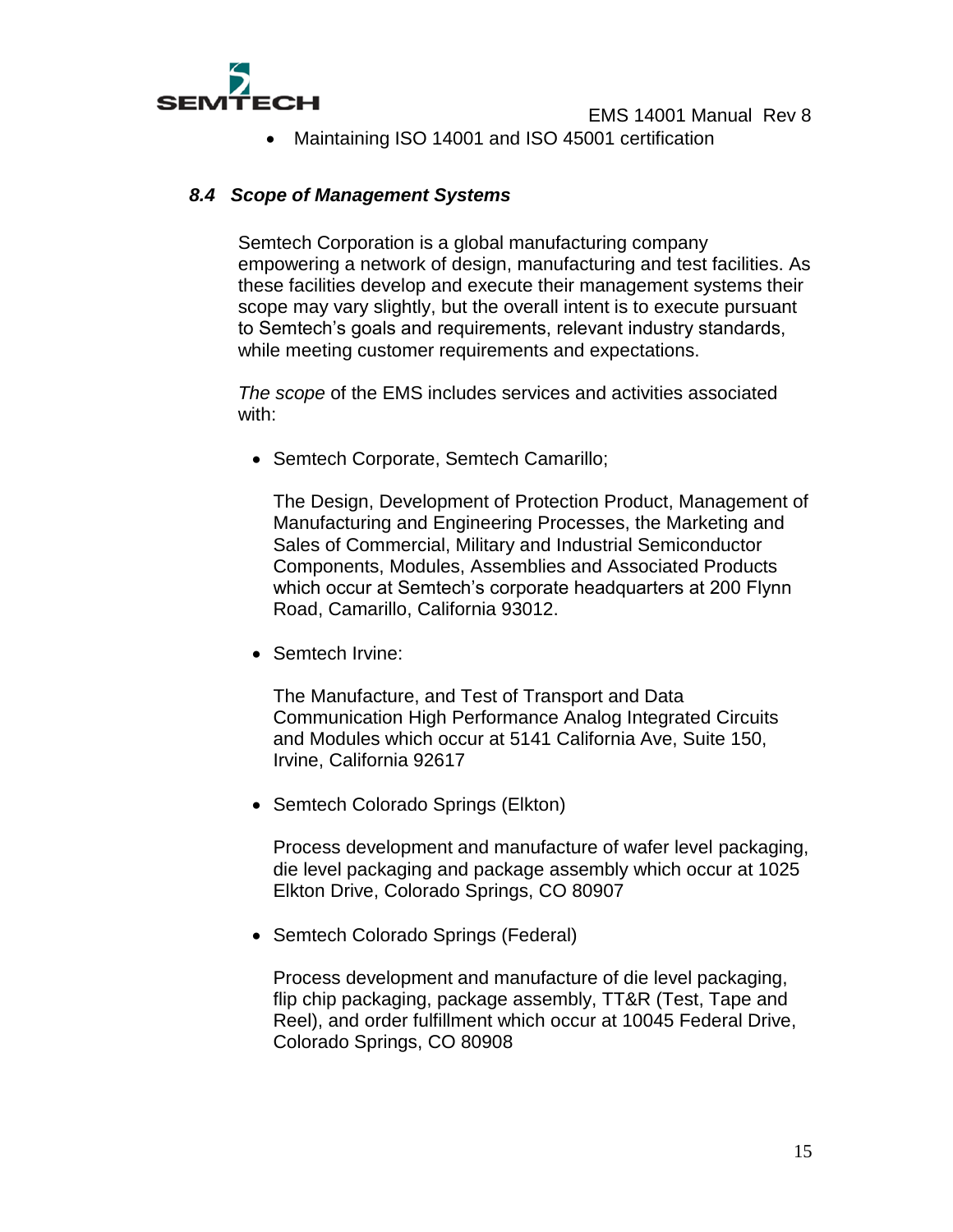

#### <span id="page-15-0"></span>*8.5 Environmental Policy*

**Semtech is committed to producing environmentally sustainable product, reducing environmental impacts and conserving resources. We have incorporated sound environmental practices in our processes from design all the way through production and distribution by:**

- **using sustainable products**
- **being efficient in energy usage and reduce consumption of paper, energy, water and fuel**
- **minimizing waste and increasing recycling**
- **keeping suppliers environmentally accountable**
- **helping customers minimize their carbon footprint by providing "green" enabling technology**
- **understanding and complying with customer, legal and other requirements**

#### <span id="page-15-2"></span><span id="page-15-1"></span>*8.6 Achieving Semtech's Goals / Planning Focus*

#### **8.6.1 Policy Goal #1:**

#### **Using sustainable products through;**

 Selecting packaging material that is recyclable, re-useable, contains no substances which could impact the environment

#### <span id="page-15-3"></span>**8.6.2 Policy Goal #2:**

#### **Being efficient in energy usage and reduce consumption of paper, energy, water and fuel through;**

- Listing goals and targets for reduction efforts
- Finding alternate means to reduce consumption of paper, energy, water and fuel use
- Monitoring and measuring reduction efforts
- Taking action when necessary such as creating Preventive Action or Continuous Improvement Projects in PLM to ensure focus on this goal

#### <span id="page-15-4"></span>**8.6.3 Policy Goal #3:**

#### **Minimizing waste and increasing recycling through;**

Posting of recycling trash cans in occupied cubicles and offices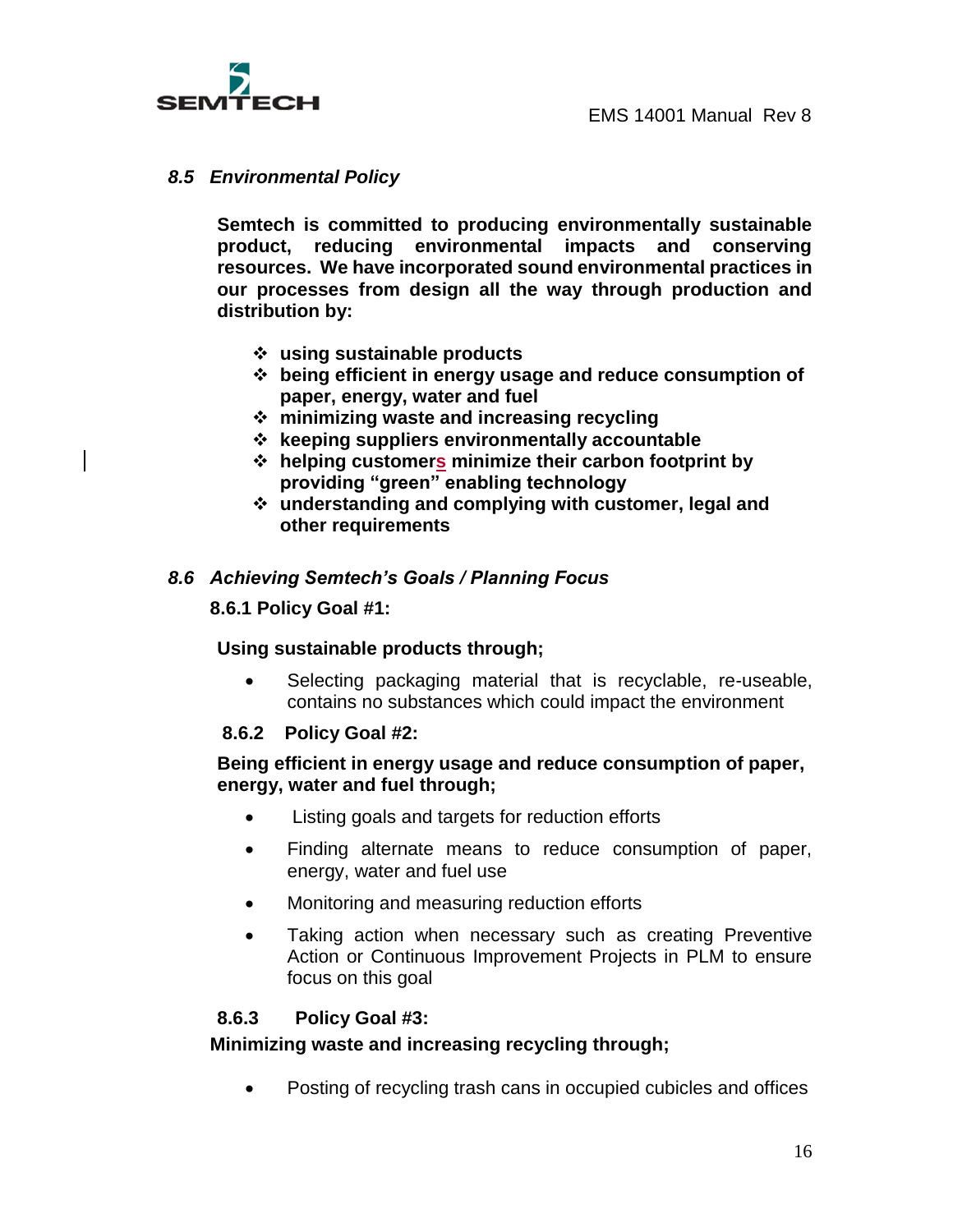

- Posting of paper recycling bins at key points in building and using 3rd party to collect
- External cardboard recycling bins
- Paper reduction efforts

# <span id="page-16-0"></span>**8.6.4 Policy Goal #4:**

#### **Keeping suppliers environmentally accountable by;**

- Sustained certification to ISO 14001
- Following up on certification findings and opportunities for improvement
- Checking status on environmental objectives and targets during supplier audits
- New suppliers complete Semtech on-line Supplier Business survey
- Suppliers submit conflict mineral declarations yearly or when changes are imposed.

# <span id="page-16-1"></span>**8.6.5 Policy Goal #5:**

## **Helping customers minimize their carbon footprint by providing "green" enabling technology by;**

- Designing our product with environmentally safe components and sub-components, i.e., pb-free, Halogen free, RoHS / WEEE / REACH SVHC compliant
- Testing assembly builds using  $3<sup>rd</sup>$  party analytical lab to determine substance levels
- Designing product that requires ultra-low, low power to operate

# <span id="page-16-2"></span>**8.6.6 Policy Goal #6:**

# **Understanding and complying with customer, legal and other requirements by;**

- Using 'flow down' process when customer submits their environmental requirements, Semtech will flow down this information to our suppliers
- Conduct yearly legal review of regulatory and statutory requirements updating our processes as needed
- Conduct environment and safety internal audits and include an element of environmental and safety compliance in areas of audit.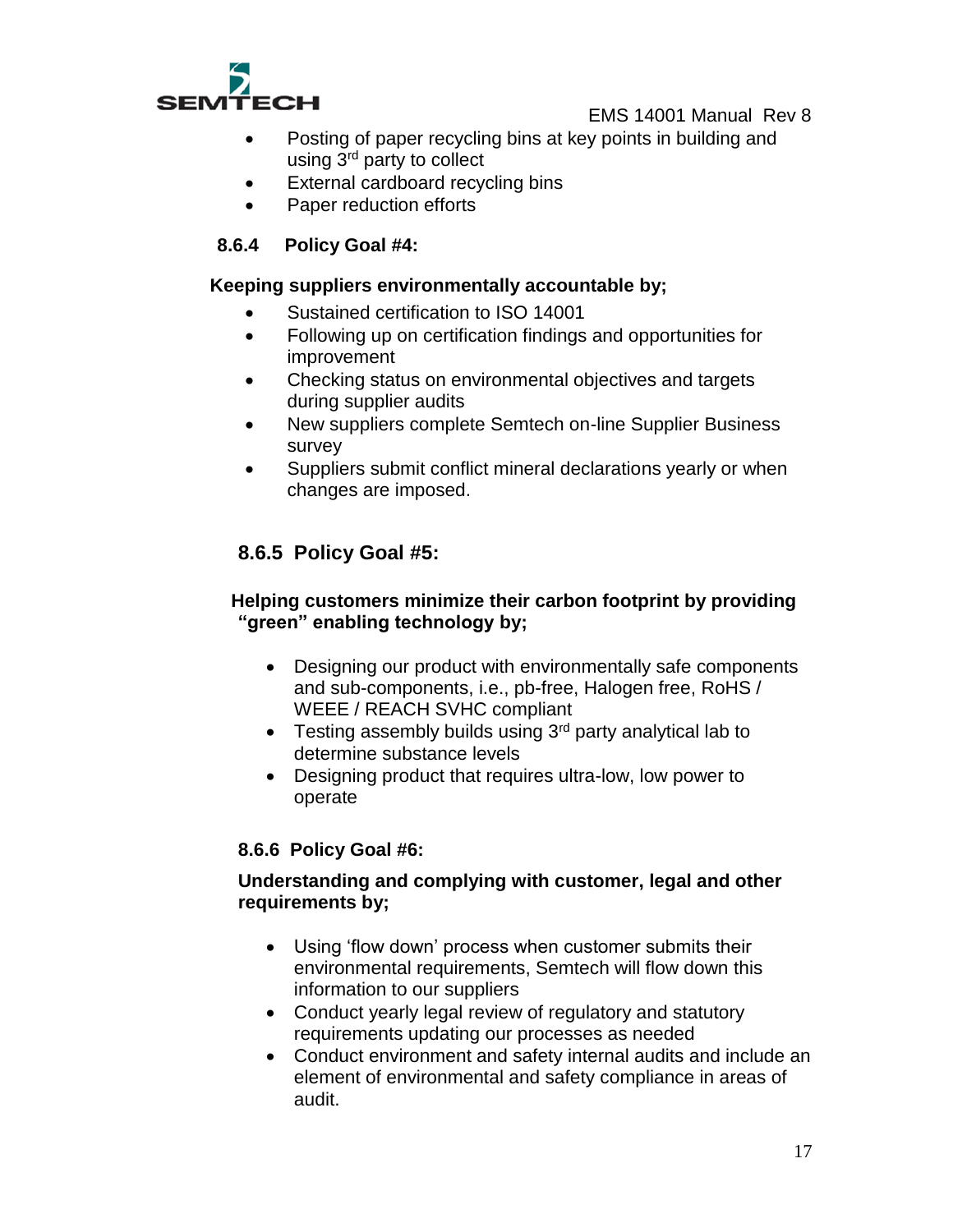

 Updating our awareness training presentation and ensuring Semtech HR issues the presentations to our new hires as well and recurring training to Semtech personnel

#### <span id="page-17-0"></span>9. RISK MANAGEMENT / EFFECT OF UNCERTAINTY / PLANNING (Clause 6)

The business of Semtech Corporation involves risk, the effects of uncertainty whether positive or negative. Uncertainty is the state, even partial, of deficiency of information related to, understanding or knowledge of, an event, its consequence, or likelihood of impact to the environment or safety measures and controls.

In order for Semtech to be successful Semtech acknowledges that it must consciously take risks where the potential and probability of positive return is high and eliminate or minimize risks that can only detract from success in minimizing environmental impact or eliminating safety threats to personnel.

Semtech Corporation carries out its business in an environment that is not totally predictable. Semtech's employees, managers, and leadership team make decisions and take actions where the results are uncertain and where the effects of decisions and actions taken by others or of natural events cannot be fully anticipated.

In order to obtain excellent results, Semtech Corporation must be successful in managing its risks and in managing and minimizing the damage associated with "threat based risks".

Semtech Corporation has taken action to identify uncertain events and to take action to maximize the contribution of opportunities and to minimize the detriment of dangers to personnel and impact to the environment. This supports the long term profitable growth in an uncertain business environment meeting environmental regulatory and statutory requirements reducing impact to the environment creating a safe work environment for personnel, contractors and visitors.

Where risk management seeks to understand what might go badly in a business decision or business plan, risks associated with opportunity based risk looks for what might go better.<sup>[3]</sup>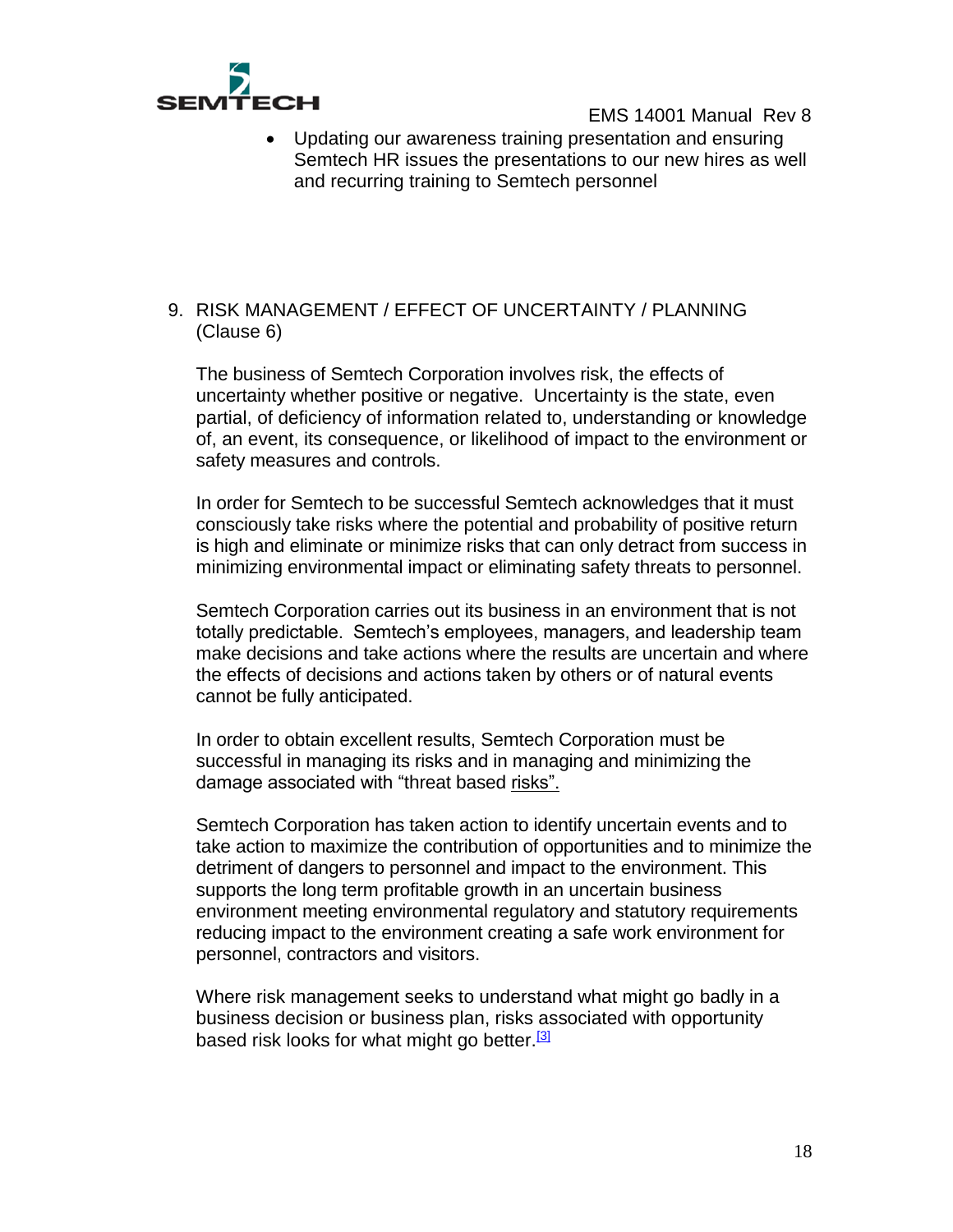

#### <span id="page-18-0"></span>*9.1 Opportunity Based Risk*

To maximize the positive contributions of opportunity based risk, Semtech Corporation will continuously identify opportunities, set goals, anticipate future change and plan actions to realize opportunities and goals according to the Annual Business Plan, Environmental and Quality goals and targets, MITs program, management reviews and Performance Evaluations.

Opportunities may arise at any time. The decision to act or not to act on an opportunity should be informed by the relative probabilities of favorable or unfavorable outcomes and by the confidence of associated output.

Some important risk factors are the potential effects of a change in marketing analysis, competition, regulatory requirements, environmental conditions, public relations impact, infrastructure, inaction and cost or return on investment or implementation of control measures.

#### <span id="page-18-1"></span>*9.2 Risk Based Threats*

Risk based threats can arise from the business environment, from the physical environment, from the human environment and from historical events or from unanticipated future events, public perception or environmental impact.

To minimize the negative effects of threats, Semtech Corporation will identify these types of risks and will evaluate on a regular basis their potential impact and the probability of their occurrence.

Semtech Corporation will take positive steps to determine the source of such risk and will take all reasonable actions to minimize or eliminate the root cause, minimize the potential losses, eliminate safety issues, minimize environmental impact or to compensate for them.

Where no action makes business sense, Semtech Corporation will bear the risk with continuous prudent intelligence to ensure that timely action is taken to minimize exposure to threats associated with such risk.

#### <span id="page-18-2"></span>*9.3 Process Methodology*

[Risk management](https://en.wikipedia.org/wiki/Risk_management) can be described as the process of proactively working with stakeholders to minimize the risks and maximize the opportunity associated with good management decisions.<sup>[\[5\]](https://en.wikipedia.org/wiki/Opportunity_management#cite_note-Loosemore-5)</sup> [Risks](https://en.wikipedia.org/wiki/Risk) are about the possibility of an adverse consequence.<sup>[\[6\]](https://en.wikipedia.org/wiki/Opportunity_management#cite_note-6)</sup>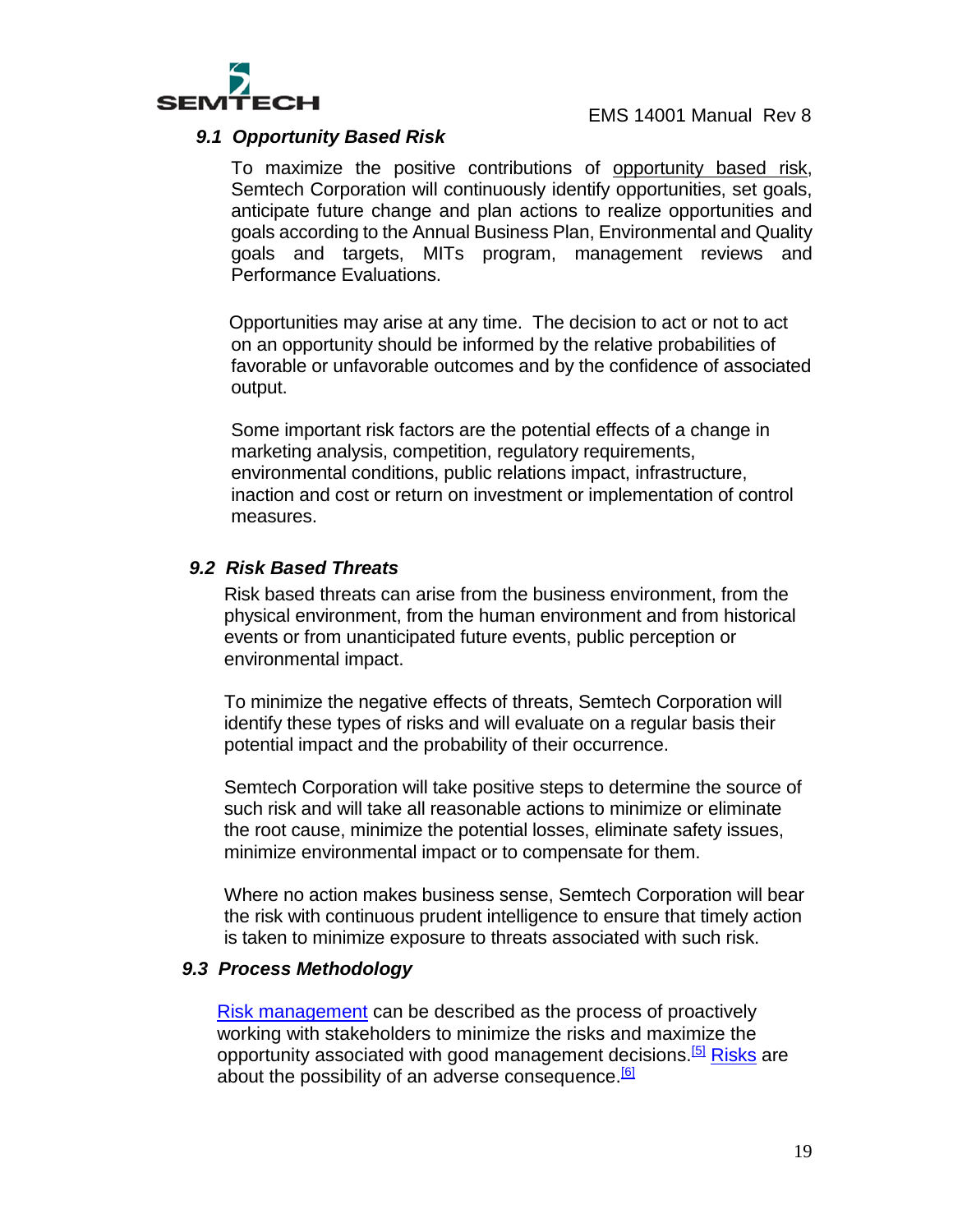

Good risk management relies on adaptability in response to change.  $[7]$ Risk management ensures that Semtech Corporation identifies and understands the risks to which it is exposed.

Semtech Corporation continuously face environments in which uncertainty is constantly challenging the existing ways of doing business and the way that risk needs to be managed. However, the upside to risk, that is often overlooked, is that the feared uncertain event could have a desired outcome. This is a positive risk or opportunity and needs to be managed to ensure a good result. Having a clear understanding of all risks allows Semtech to measure and prioritize them and take the appropriate actions to minimize environmental impacts, eliminate safety hazards and reduce business losses.<sup>[\[9\]](https://en.wikipedia.org/wiki/Opportunity_management#cite_note-9)</sup>

Opportunity management is the process that converts the chance to decisiveness and is increasingly becoming embedded in the culture of organizations as they mature and broaden their understanding of the value that managing uncertainty can bring.

Semtech Corporation acknowledges that in order for positive risk or opportunity management to be effective in creating or protecting value, the environment, personnel, contractors or visitors it has become an integral part of the management processes, and embedded in the culture and practices throughout Semtech.

9.3.1 Opportunity Risk – Internal

Semtech Corporation has listed some internal elements associated with opportunity risk which include;

- Customer
- Marketing
- Quality
- **•** Business Units
- Finance
- Investor Relations
- Human Resources
- Legal
- Design
- Operations
- Information Technology & Security
- Sales

9.3.2 Risk Impact and Probability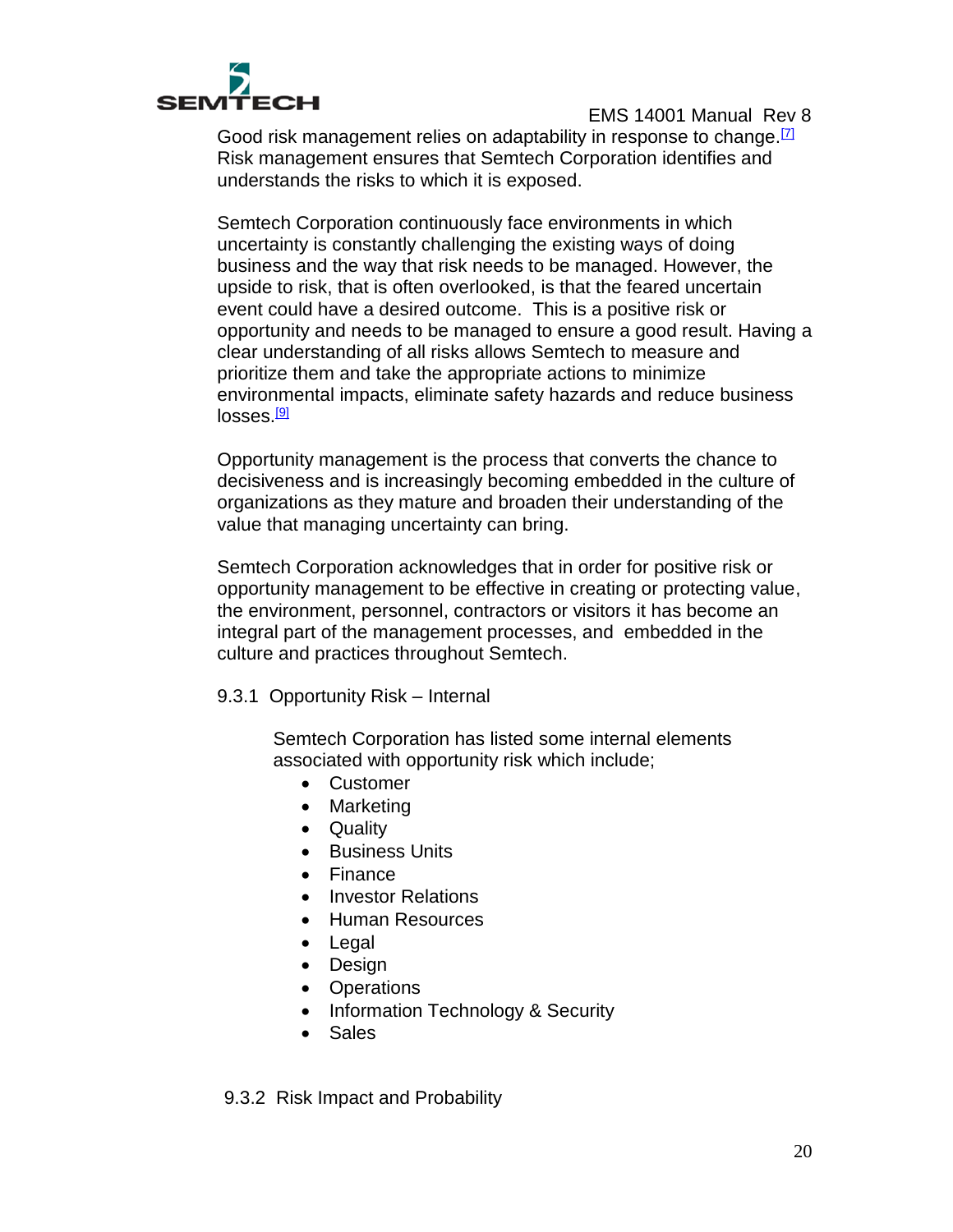

Semtech Corporation has identified key risks and assigned a method of impact – probability rating to each. Refer to External Risk – Risk Impact / Probability Chart

#### 9.3.3 External Risk

Semtech Corporation has identified several external risk factors impacting the corporation and business. These factors include;

- Technology
- Market
- Competition
- Customer
- Material Sourcing Vendor
- Supplier Sourcing Backup
- Supplier Resources
- Supplier Certification
- Semtech Certification
- Business Performance
- Business Cycle
- $-$  ASP
- Business Interruptions
- Product Liability
- Product Inventory & Lifecycle
- Cost of Product Compliance
- $\bullet$  Risk to IP
- Foreign Currency Market
- Increase Tax Liability
- Industry Consolidation
- Distributor Termination
- Product Environmental and Conflict Minerals Compliance
- Global Health Crisis such as Coronavirus, SARs, Influenza,…

#### <span id="page-20-0"></span>10. RISK RATING ASSIGNMENT

Semtech Corporation assigned ratings to each element of the risk based on experience, training, and input from stakeholders.

Impact Probability chart and process assigns a rating to Impact, Probability, Detectability then through a simple calculation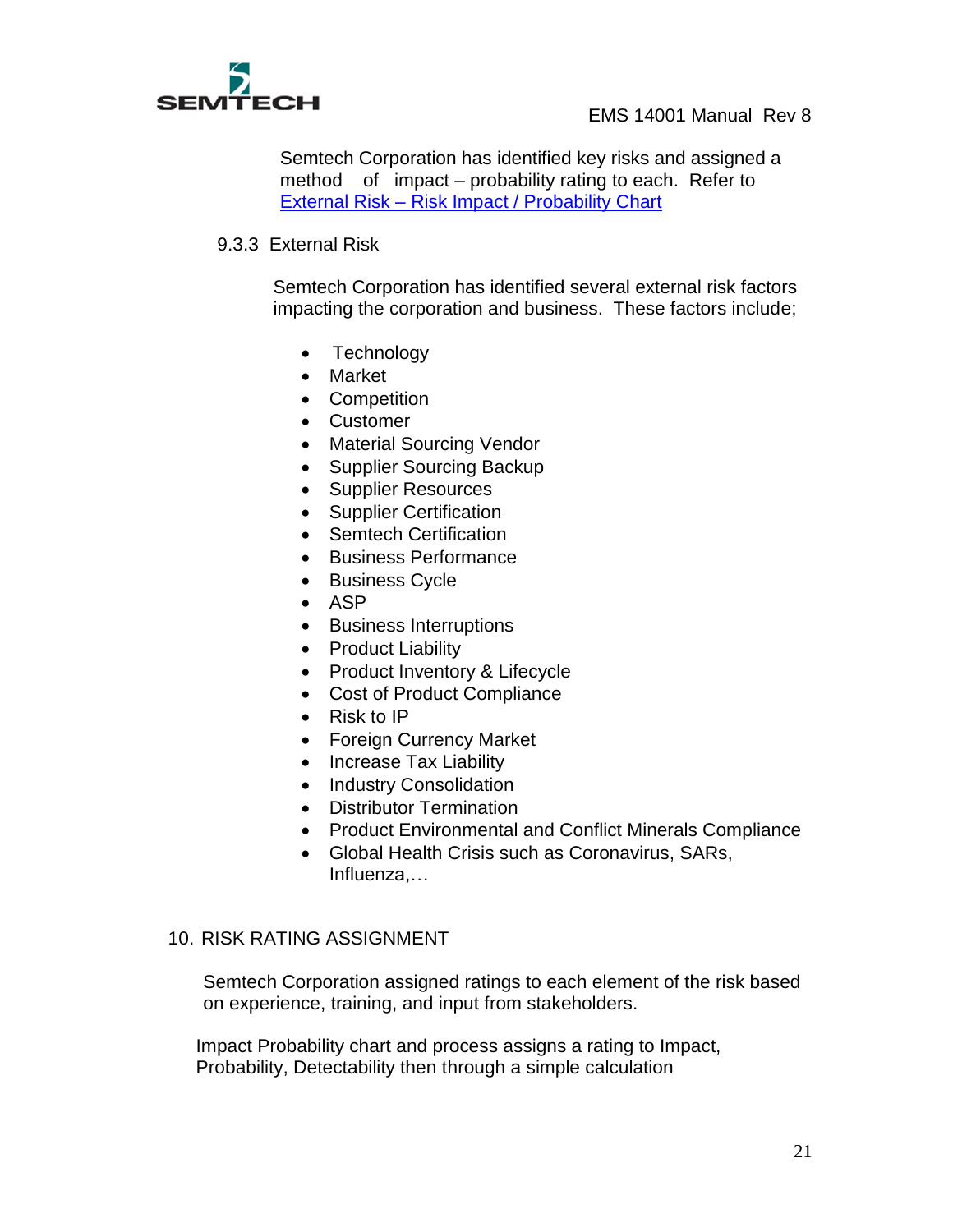

.

#### *Impact X Probability Detectability*

#### <span id="page-21-0"></span>*10.1 Ratings Definitions*

Ratings assigned are based on the calculation noted in the table referenced above. Ratings levels span;

- 1; Trivial
- 2: Tolerable
- 3; Moderate
- 4; Substantial
- 5; Intolerable

#### 10.2 External Risk – Risk Impact / Probability Chart

The chart identifies the risk impact and probability associated with various external risks. Refer to Semtech's Aspects / Impacts / Significant Aspect listings for risk assignments associated with specific environmental conditions.

The impact and probability assignment were determined by Semtech's management team and are reviewed annually. Last review: April 2018.

#### [http://media.corporate-](http://media.corporate-ir.net/media_files/IROL/99/99862/ar2018/assets/pdf/Semtech_2018_10KAR.pdf)

[ir.net/media\\_files/IROL/99/99862/ar2018/assets/pdf/Semtech\\_2018](http://media.corporate-ir.net/media_files/IROL/99/99862/ar2018/assets/pdf/Semtech_2018_10KAR.pdf) [\\_10KAR.pdf](http://media.corporate-ir.net/media_files/IROL/99/99862/ar2018/assets/pdf/Semtech_2018_10KAR.pdf)

| <b>Context Issues</b>             | Impact<br>$(1-5)$ | Probability<br>$(1-5)$ | Detectability<br>$(1-5)$ | Impact X<br>Probability $\div$<br>Detectability |
|-----------------------------------|-------------------|------------------------|--------------------------|-------------------------------------------------|
| Technology                        |                   |                        |                          |                                                 |
| <b>Market</b>                     |                   |                        |                          |                                                 |
| Competition                       |                   |                        |                          |                                                 |
| Customer                          |                   | 3                      |                          |                                                 |
| <b>Material Sourcing; Vendor</b>  |                   | 3                      |                          | 2.4                                             |
| <b>Supplier Sourcing: Back-up</b> |                   |                        |                          | 1.8                                             |
| <b>Supplier Resources</b>         |                   |                        |                          |                                                 |
| <b>Supplier Certification</b>     |                   |                        |                          | 1.33                                            |
| <b>Semtech Certification</b>      |                   |                        |                          |                                                 |
| <b>Reduced Business</b>           |                   |                        |                          | 2.5                                             |
| Performance                       |                   |                        |                          |                                                 |
| <b>Reduced Business Cycle</b>     |                   |                        |                          |                                                 |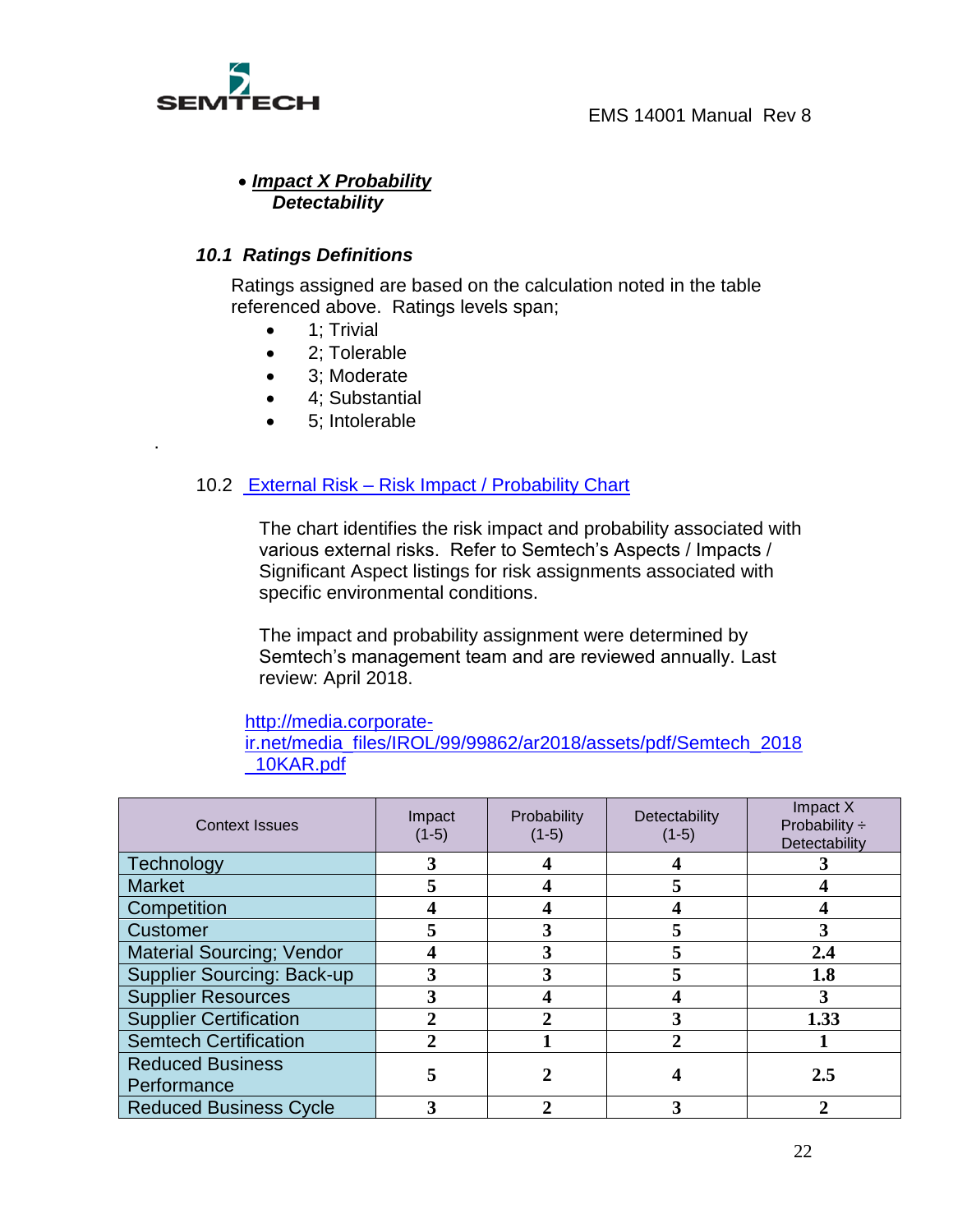

| <b>Reduced ASP</b>                                         |  |      |
|------------------------------------------------------------|--|------|
| <b>Business Interruptions</b>                              |  |      |
| Product Liability & Ins.                                   |  |      |
| Obso. Inventory & Product<br>Lifecycle changes             |  | 2.25 |
| <b>Cost of Product Compliance</b><br>to Ind. Stnds.        |  |      |
| <b>Risk to IP</b>                                          |  |      |
| Foreign currency market                                    |  | 2.6  |
| <b>Increase Tax Liability</b>                              |  |      |
| <b>Industry Consolidation</b>                              |  |      |
| Distributor risk of term.                                  |  |      |
| <b>Product Environmental</b><br>compliance & conflict mtls |  |      |
| <b>Global Health Crisis</b>                                |  |      |

# <span id="page-22-0"></span>11.RISK ASSESSMENT PROCESS

To establish a process for risk assessment and identifying hazards, Semtech Corporation has established this basic flow to help identify elements within the assessment process.

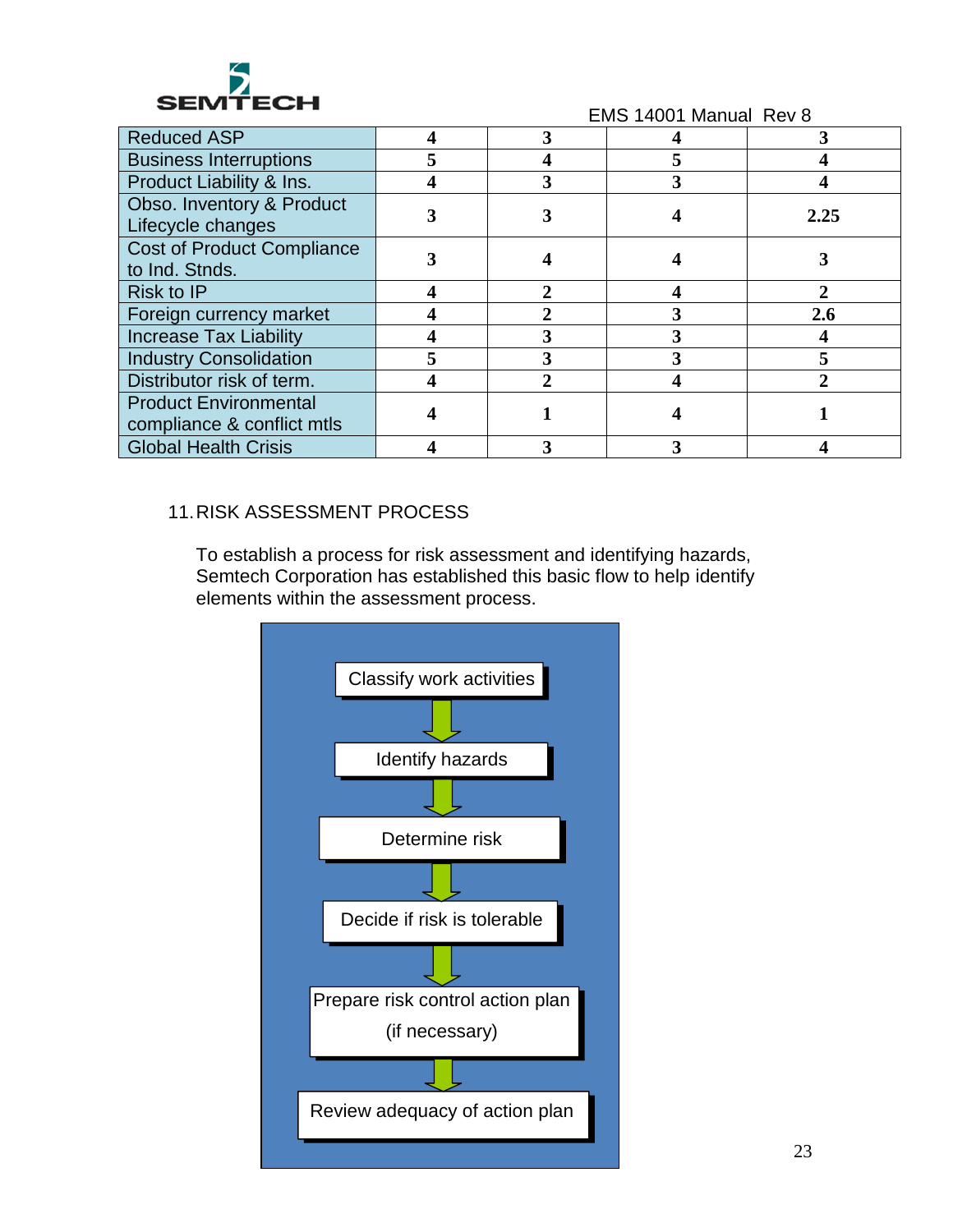

### *11.1 Classify Work Activities*

To enable this process, identifying work activities can include;

- Geographical locations within or outside a company's premises
- Stages within a production process or within the provisions of a service
- Planned or reactive work
- Define tasks such as driving

### *11.2 Identify Hazards*

To help identify Hazards, Semtech's CFT have categorized hazards as either;

- Mechanical
- Electrical
- Radiation
- Substances
- Fire and explosion

#### *11.3 Hazards associated with Work Activities*

- Slips or falls
- Falls from heights
- Fall from ladder
- Falls from tools, materials from heights
- Inadequate headroom
- Hazards associated with manual lifting or handling of tools, materials..etc.
- Hazard associated with confined space
- Hazards from machinery associated with assembly, operation, maintenance, modification, or repair
- Vehicle hazards covering site transport or travelling by road
- Fire and explosion
- Violence to staff
- Substances that maybe inhaled
- Substances or agents that could damage the eye
- Substances that could cause damage to skin through contact or being absorbed through the skin
- Substances that could cause harm by being ingested
- Exposure to harmful energies such as electricity, radiation, vibration, or noise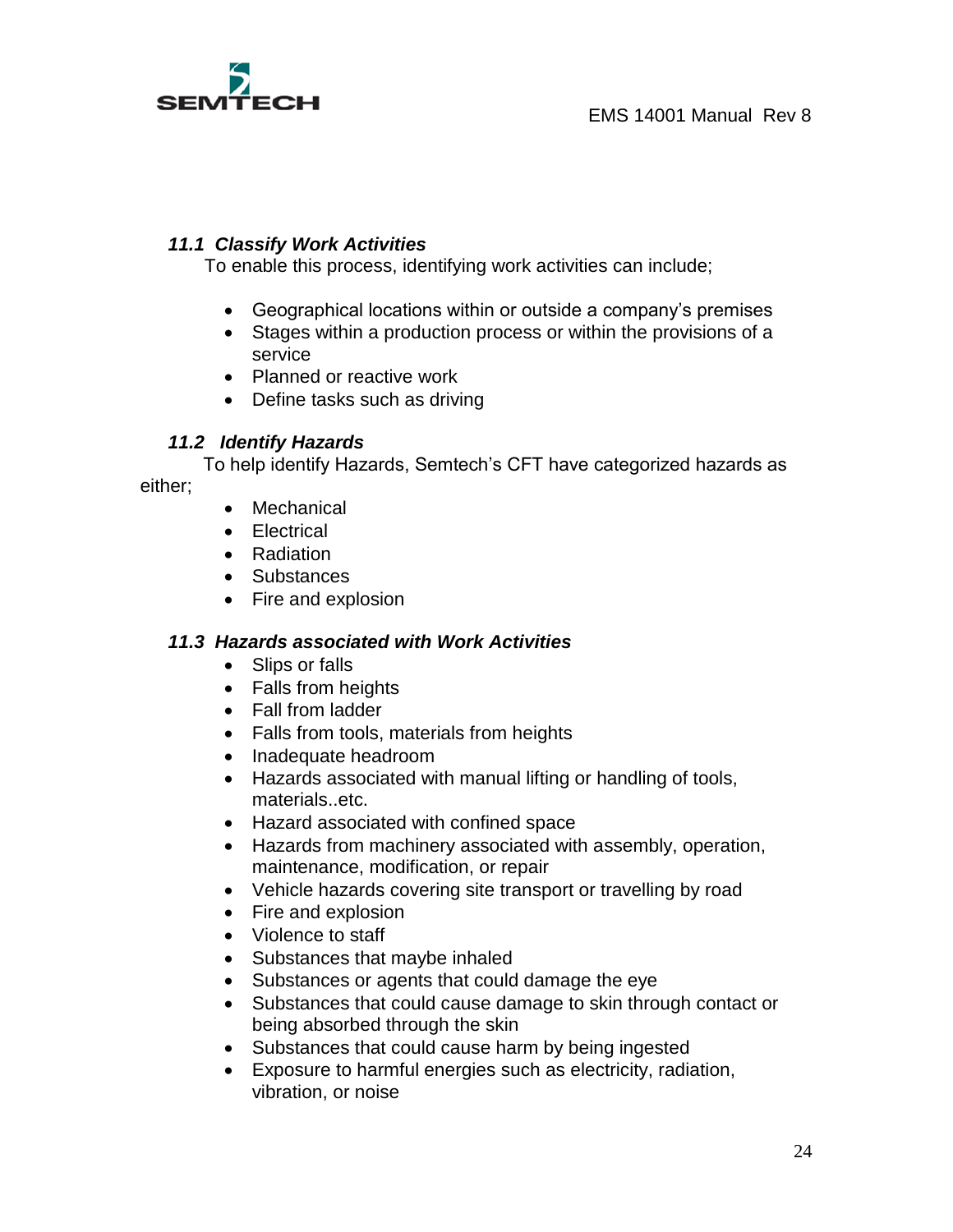

- Contractors' activities
- Sudden illness brought on by work or contagent through contact or exposure

# *11.4 Determine Risk*

Risk from a hazard should be determined by estimating the potential severity of harm and the likelihood that such harm will occur. Refer to SEMTECH 001.

#### *11.5 Decide if Risk is tolerable*

One simple method for deciding whether risks are tolerable. Risks are classified according to their estimated likelihood of their potential severity of harm

|                        | Slightly         |                    | <b>Extremely</b>   |
|------------------------|------------------|--------------------|--------------------|
| <b>RISK</b>            | Harmful          | Harmful            | Harmful            |
| <b>Highly Unlikely</b> | <b>TRIVIAL</b>   | <b>TOLERABLE</b>   | <b>MODERATE</b>    |
| Unlikely               | <b>TOLERABLE</b> | <b>MODERATE</b>    | <b>SUBSTANTIAL</b> |
| <b>Likely</b>          | <b>MODERATE</b>  | <b>SUBSTANTIAL</b> | <b>INTOLERABLE</b> |

#### *11.6 Prepare Risk Control Action Plan (procedure)* if necessary

The Risk categories described form the basis for deciding whether improved controls re required and the timescale for such action.

The outcome of a risk assessment should be an inventory of actions prioritized to create, maintain or improve controls.

| <b>RATING</b>  | <b>RISK</b>      | <b>ACTION</b>                                                                                                                                                                                         |
|----------------|------------------|-------------------------------------------------------------------------------------------------------------------------------------------------------------------------------------------------------|
| 1              | <b>Trivial</b>   | No action is required and no documentation records<br>need to be kept                                                                                                                                 |
| $\overline{2}$ | <b>Tolerable</b> | No additional controls are required. Monitoring is<br>required to ensure that the controls are maintained.                                                                                            |
| $\overline{3}$ | <b>Moderate</b>  | Efforts should be made to reduce the risk, but the costs<br>of prevention should be carefully measured and limited.<br>Risk reduction measures should be implemented within<br>a defined time period. |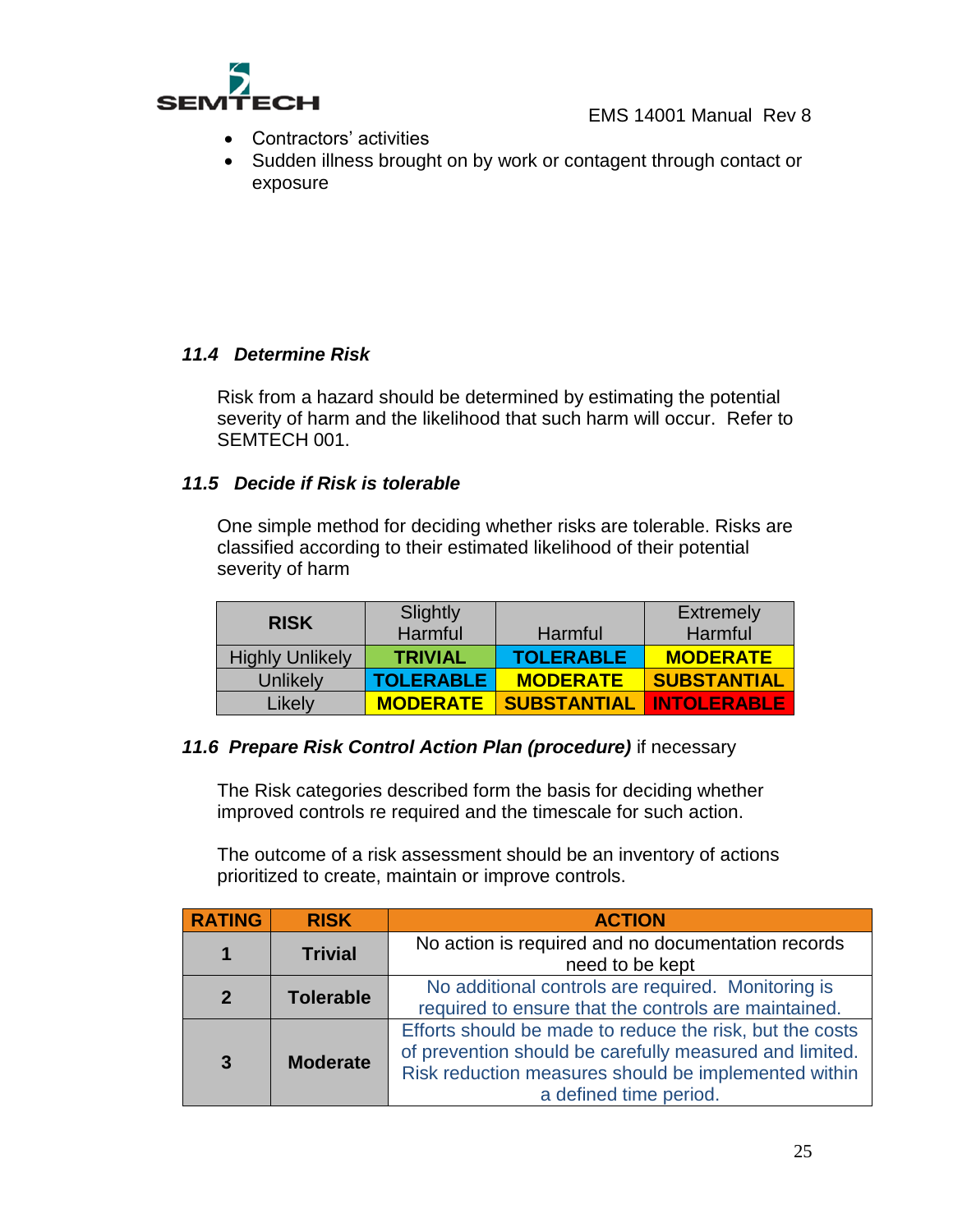

|                |                                               | EMS 14001 Manual Rev 8                                   |
|----------------|-----------------------------------------------|----------------------------------------------------------|
|                |                                               | Risk mitigation efforts must be considered.              |
|                | $\overline{\mathbf{4}}$<br><b>Substantial</b> | Considerable resources may have to be allocated to       |
|                |                                               | reduce the risk. Where the risk involves work in         |
|                |                                               | progress, urgent action should be taken.                 |
| $5\phantom{1}$ |                                               | Risk mitigation efforts must be in place and monitored   |
|                | <b>Intolerable</b>                            | until the risk has been reduced. Action plans, goals and |
|                |                                               | targets will need to be reassessed, revised or replaced  |
|                |                                               | to reduce the risk.                                      |

### *11.7 Review Adequacy of Action Plan / Procedure*

When the action plan or procedure is necessary it is created, or modified it should be reviewed by relevant stakeholders to ensure adequate measures are in place to bring risk level to a tolerable state.

### *11.8 Creating or Modifying Control Measures*

Risk Assessment should be viewed as a continuing process. The adequacy of control measures should be subject to continual review and revised when necessary.

| Corporate Quality Document;<br>SEMDOC004964, | <b>Risk Management Program</b> |
|----------------------------------------------|--------------------------------|
|                                              |                                |

#### <span id="page-25-0"></span>12. **PLANNING**

#### <span id="page-25-1"></span>**12.1** *Environmental Aspects and Hazard Identification*

Semtech is committed to minimizing its environmental, health and safety impacts and does so by screening probable environmental aspects, identifying significant environmental impacts and setting forth environmental objectives. Semtech incorporates its environmental management programs together with the Corporate Quality Management.

#### <span id="page-25-2"></span>*12.2 Identification of Environmental Aspects*

Semtech has developed procedures for screening probable and identifying significant environmental aspects.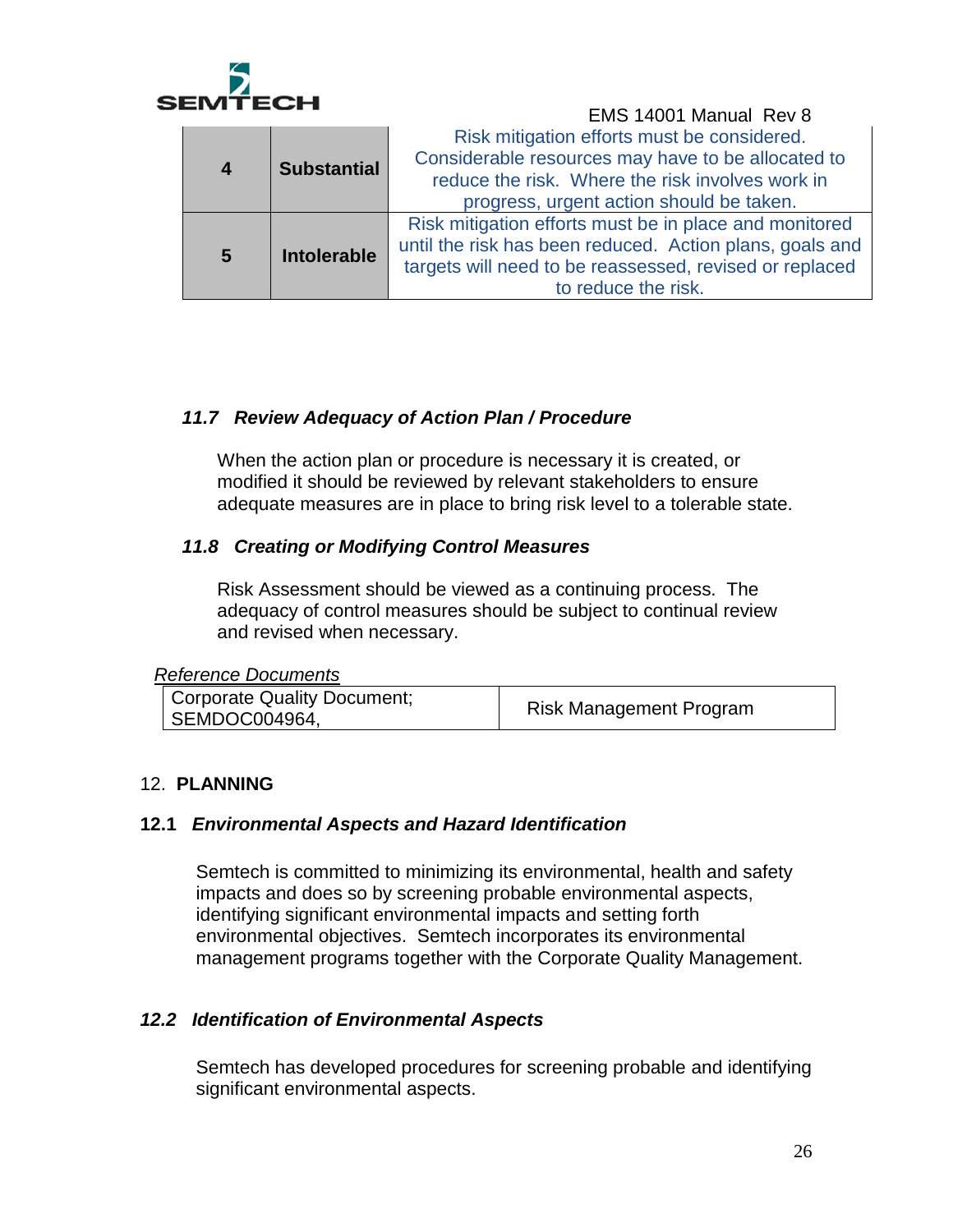

On yearly basis, each department meets with Environmental Management Representative to review its key processes and identify probable environmental aspects. Once probable environmental aspects are identified, each item is scored according to the criteria set and defined in Identifying Environmental Aspects and Impacts procedure (SEMDOC000583), (QA-02-807).

Identified significant environmental aspects are then ranked and documented on the Significant Environmental Aspects List noting each department responsible/contributing to the identified environmental impact.

Management together with Environmental Management Representative discusses each significant aspect and devises environmental management programs aiming at ameliorating environmental impacts.

Each environmental management program is measurable and monitored on quarterly basis with the exception of legal compliance which is measured on yearly basis (review of Legal and Other Requirements is completed on yearly basis).

#### <span id="page-26-0"></span>*12.3 Responsible Functions/Business Unit*

All managers together with Environmental Management Representative are responsible for insuring the effectiveness of this EMS element by developing an aspect and impact listing, monitoring, tracking and rating the impact of such aspects and assigning a risk probability assessment. Measuring effectiveness is determined if Semtech meets or exceeds its annual Objectives and Targets.

#### *Reference Documents*

| Corporate EH&S Document;<br>SEMDOC000583,                           | <b>Identifying Environmental Aspects</b><br>and Impacts         |
|---------------------------------------------------------------------|-----------------------------------------------------------------|
| Corporate EH&S Document;<br>SEMTECH 001<br>• SEMTECH-0001<br>Irvine | <b>Environmental Aspects Screening</b><br>and Significance Form |
| Corporate EH&S Document;<br>SEMTECH 002<br>SEMTECH-0002 Irvine      | <b>Significant Environmental Aspects</b><br>List                |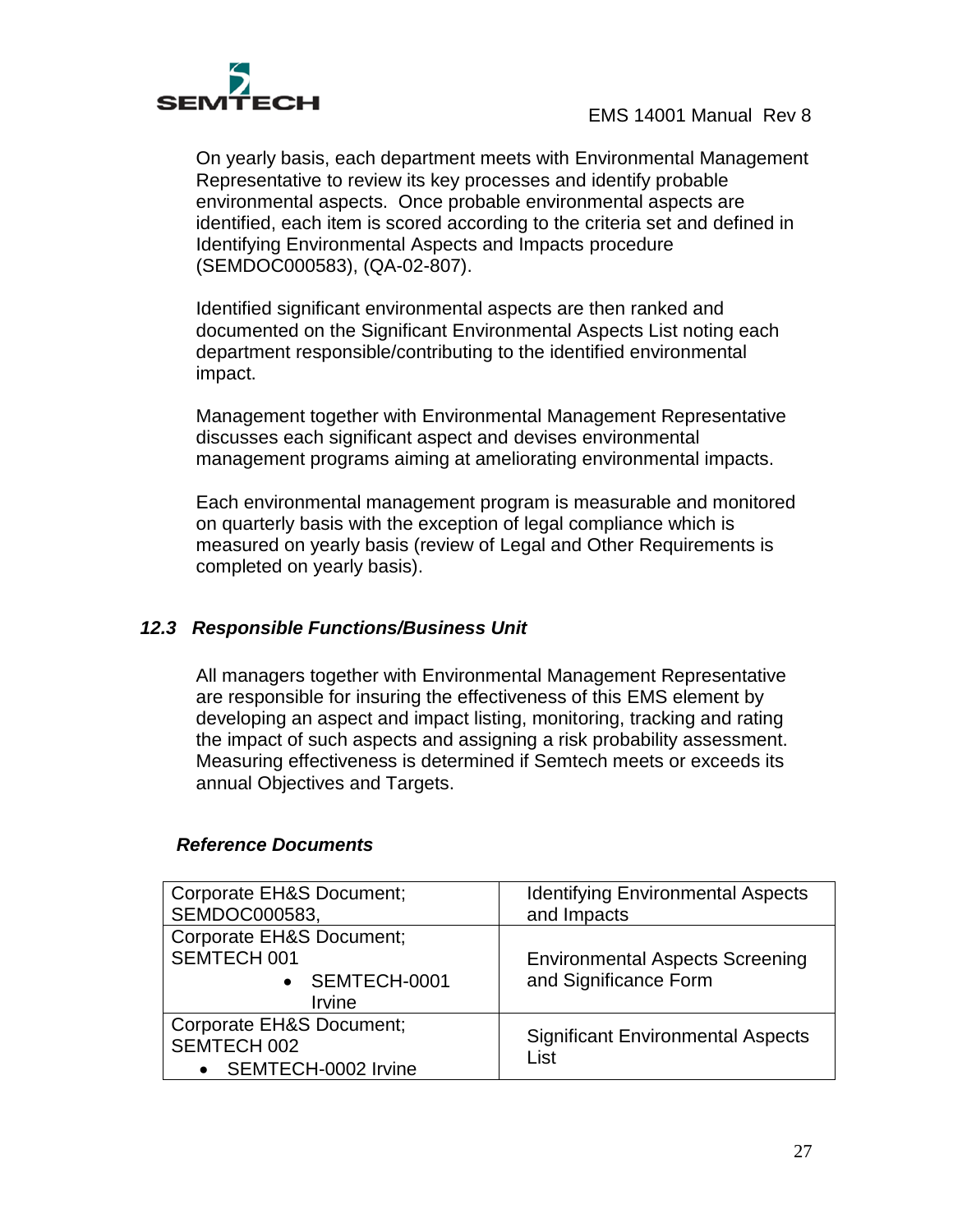

| Corporate EH&S Document:<br>SEMTECH 004<br>• SEMTECH-004 Irvine | Semtech Objectives and Target  |
|-----------------------------------------------------------------|--------------------------------|
| Corporate Quality Document<br>SEMDOC004964;                     | <b>Risk Management Program</b> |

## <span id="page-27-0"></span>**12.4** *Legal and Other Requirements / Compliance Obligations*

Semtech identifies and maintains a registry of all legal and other requirements. Legal requirements include federal, state and local requirements along with customer and Semtech defined requirements.

Legal and other requirements are reviewed on yearly basis to assess Semtech compliance. Legal requirements are reviewed keeping the organization's environmental aspects in mind.

All legal and other requirements identified are taken into the consideration in establishing, implementing and maintaining the organization's EMS.

#### *Reference Documents*

| Corporate EH&S Document;<br>SEMDOC000584 | <b>Environmental Compliance Legal Requirements</b><br>Review |
|------------------------------------------|--------------------------------------------------------------|
| Corporate EH&S Document;<br>SEMTECH 003  | Legal and Other Requirements Review - FORM                   |
| • SEMTECH-003 Irvine                     |                                                              |

#### <span id="page-27-1"></span>**12.5 Objectives, Targets and Programs / Environmental Objectives**

The organization has established, implemented and shall maintain a program to document the environmental objectives and targets on the Environmental Objectives and Targets list. The environmental objectives and targets shall be measurable and consistent with the environmental policy. The environmental objectives and targets shall also take into account the significant environmental aspects and hazards identification of the organization, technological options, financial, operational and business requirements and the views of interested parties.

The environmental objects and targets list shall include the departments responsible for achieving the specific environmental objective and/or target. This list and the status of the objectives shall be reviewed during the management review and revised accordingly.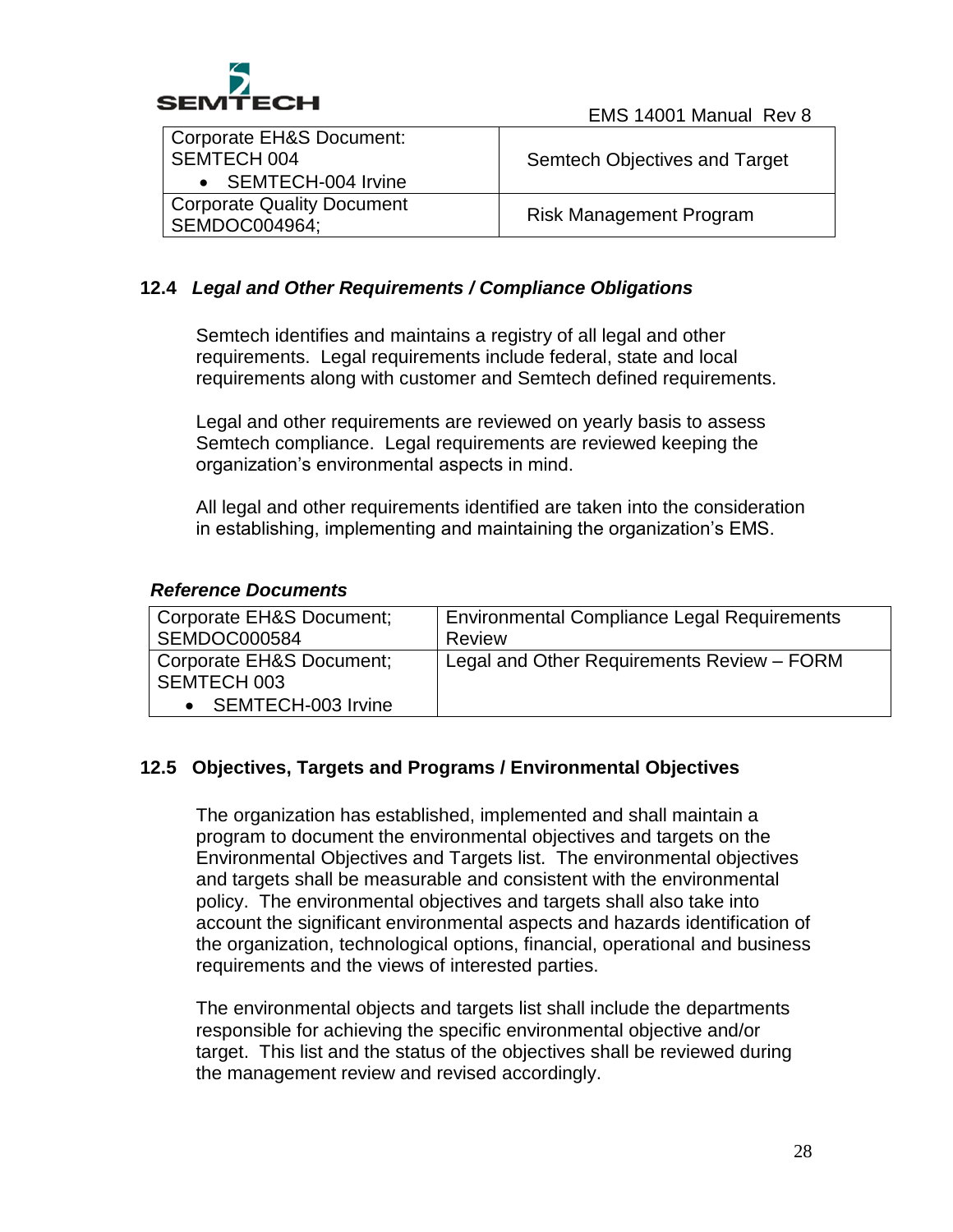

 *Reference Documents* 

| Corporate EH&S Document; | Semtech Objectives and Target |
|--------------------------|-------------------------------|
| SEMTECH 004              |                               |
| • SEMTECH-004 Irvine     |                               |

### <span id="page-28-0"></span>13. **IMPLEMENTATION AND OPERATION / SUPPORT (Clause 5 &OPERATION (Clause 8)**

#### <span id="page-28-1"></span>**13.1** *Resources, Roles, Responsibility and Authority*

The organization has made available resources such as human resources, organizational infrastructure, technology and financial resources to establish, implement, maintain and improve the EMS.

Roles, responsibilities and authorities are defined, documented and communicated in the organizational chart referenced in the Corporate Quality Manual. Furthermore the Corporate Quality Manager has been appointed as Semtech EMS Management Representative in order to ensure the EMS is maintained in accordance with the requirements of ISO 14001. The environmental representative shall report to top management on the performance of the EMS for review and recommendations for improvement, especially when establishing the inputs into the management review.

# <span id="page-28-2"></span>**13.2 Competence, Training and Awareness**

The organization has identified its training needs associated with its environmental aspects and EMS in the Corporate General Training Procedure (KFID-4JCPZD) referenced in the Corporate Quality Manual. The organization provides training and keeps associated records and they are referenced in the Corporate Quality Manual.

| <b>Reference Documents</b>      |                                      |
|---------------------------------|--------------------------------------|
| Corporate Document; KFID-4JCPZD | Corporate General Training Procedure |

# <span id="page-28-3"></span>**13.3** *Communication (Internal & External) (Clause 7.4)*

Internal Communication, as defined within ISO 9001 and ISO 14001, has been accepted and adopted by Semtech to ensure that appropriate communication processes are established and that such communication takes place regarding the effectiveness of the QMS and EMS. This is also further elaborated on in the Corporate Quality Manual.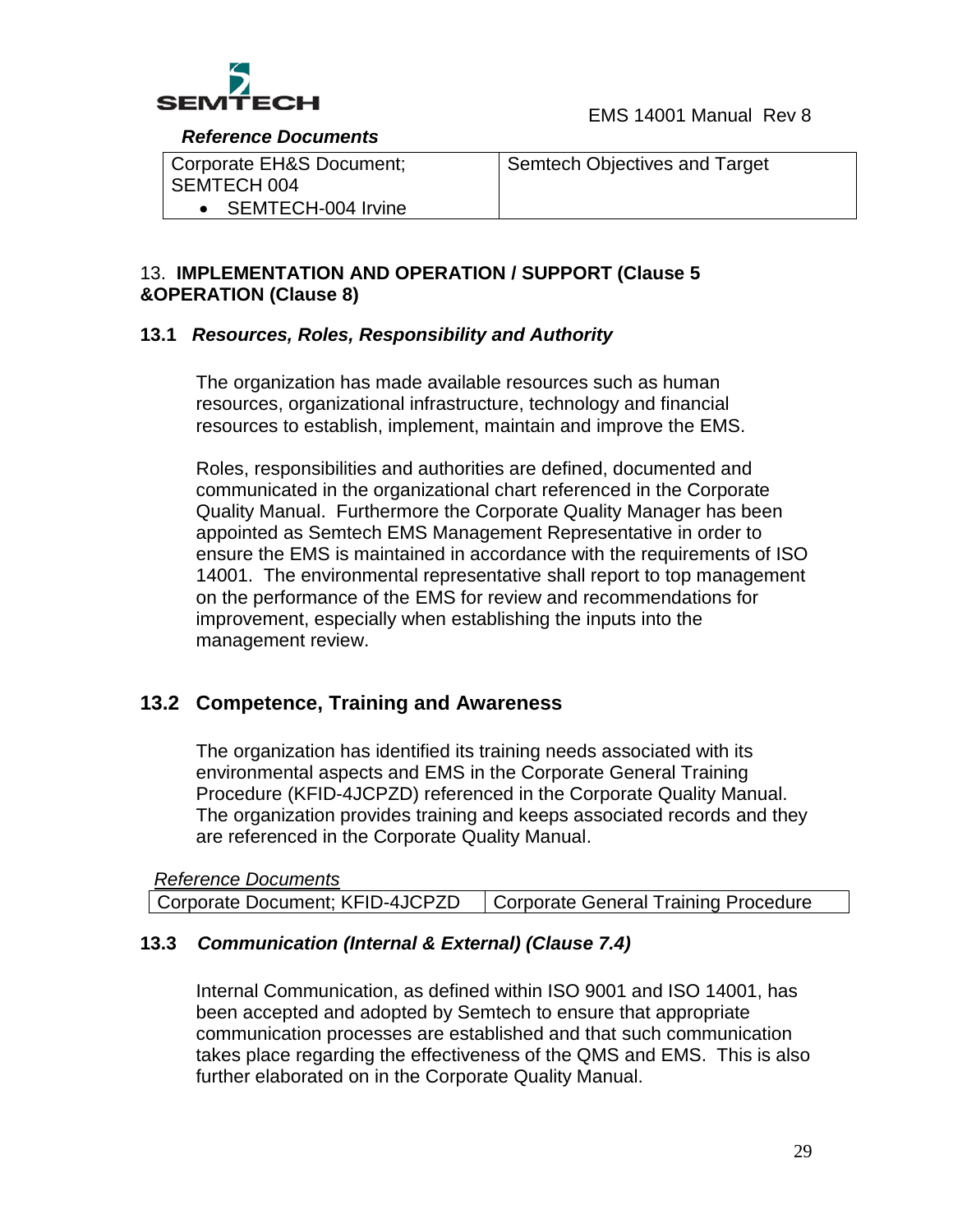

The organization provides information about its environmental aspects and impacts upon request. However, Semtech may choose not to share the details about its environmental impacts and aspects if it deems the inquiry is unjustified.

The organization will not communicate its significant environmental aspects to potential clients unless it is specifically required as part of a job bid, even then top management will make the final decision on whether or not to communicate the organization's significant aspects.

Semtech's Customer Request process is the controlling media whereby customers can request environmental compliance data, submit compliance surveys, or request compliance review of their documents and requirements.

Through this process, Semtech's quality team gathers all supporting documents, completes surveys and prepares responses which are forwarded back to the customer.

#### *Reference Documents*

| <b>Corporate Quality Document;</b> | Corporate Customer Request Procedure |
|------------------------------------|--------------------------------------|
| SEMDOC000724                       |                                      |

#### <span id="page-29-0"></span>**13.4** *Documented Information (Clause 7.5)*

Per the requirements of the 14001 standard, the organization has documented several aspects of the EMS. The environmental policy is documented in this supplemented Environmental (EMS) Manual and is posted at various onsite locations. The objectives and targets are documented on the Semtech Objectives and Targets form. A description of the scope of Semtech's environmental management system is documented within this EMS Manual.

A description of the main elements of the EMS is the main purpose of the documentation contained herein the Environmental Manual. Documents and records required by ISO 14001 and also the documents and records that are necessary to ensure the effective planning, operation and control of processes that relate to its significant environmental aspects are identified as Environmental Health and Safety documents and kept on the internal server.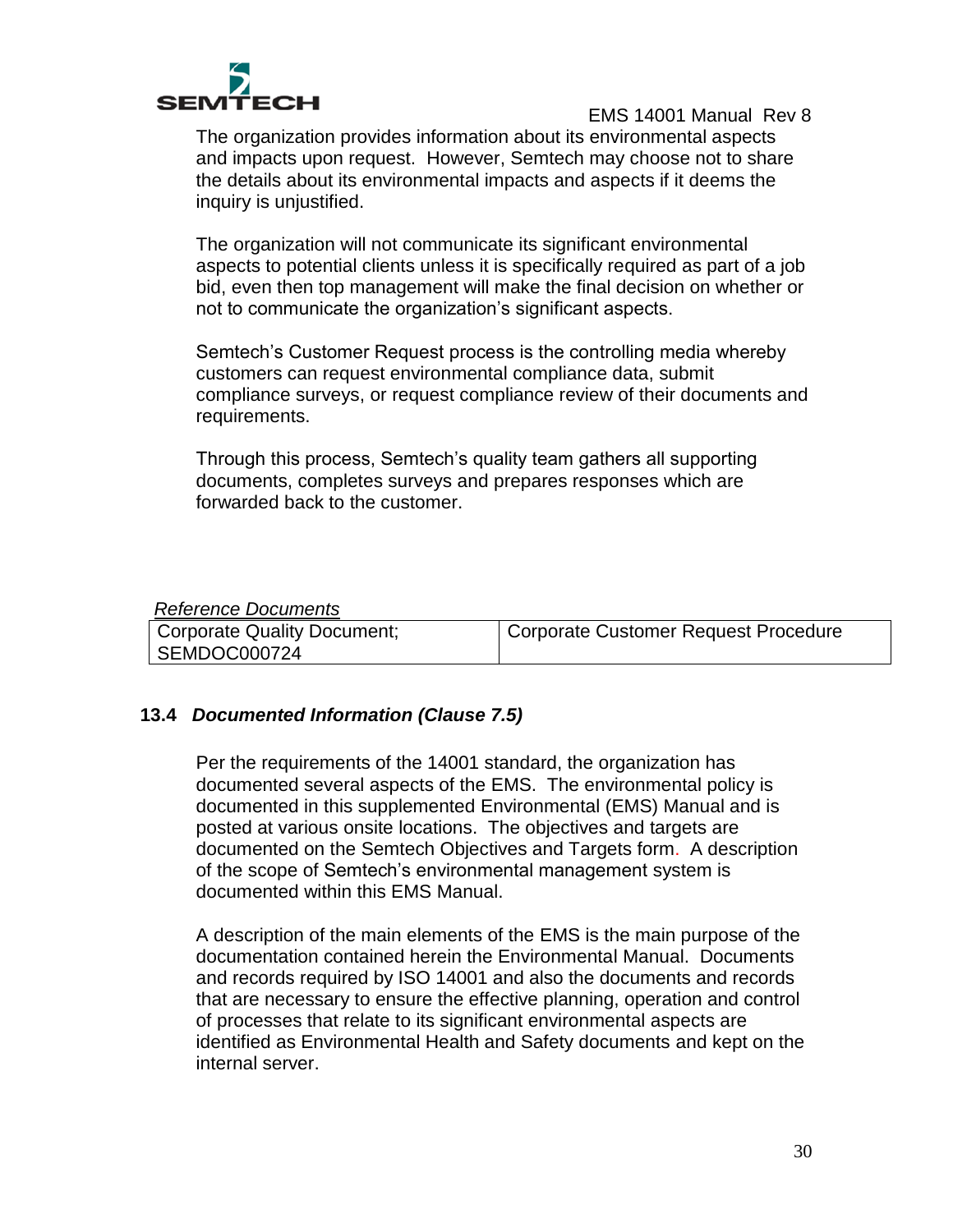

The interaction of key processes including both ISO 9001 and ISO 14001 are documented in the Corporate Quality Manual as well as referernced throughout this EMS Manual

## <span id="page-30-0"></span>**13.5** *Control of Documented Information* **/** *Creating and Updating (Clauses 7.5.2 & 7.5.3)*

Section 1.5 of Semtech Corporate Quality Manual, Control of Documents, defines procedures in place for proper document control. This procedure addresses what is necessary for approving documents prior to use, reviewing and updating documents as necessary, re-approving documents, ensuring the changes and the current revision status of status of documents are identified, ensuring that relevant versions of applicable documents are available at points of use, ensuring the document remain legible and readily identifiable, ensuring that documents of external origin determined by the organization to be necessary for the planning and operation of the EMS are identified and their distribution control and for preventing the unintended use of obsolete documents and apply suitable identification to them if they are retained for any purpose.

*Reference Documents* 

| Corporate Document; PSAZ-5AFU9J   Corporate Change Control   |  |
|--------------------------------------------------------------|--|
| Corporate Document; PSAZ-5AFNKG   Corporate Document Control |  |

#### <span id="page-30-1"></span>**13.6** *Operational Planning & Control (Clause 8.1)*

Operational planning and controls are methods, systems, processes, and equipment that safeguard the environment. These can be special containers, containment or isolation arrangements, alarms and automatic shutdown mechanisms, communication requirements, instructions and procedures, training programs, etc.

The organization has identified and planned those operations that are associated with the identified significant environment aspects consistent with the environmental policy and the objectives and targets to ensure they are carried out under specified conditions. Semtech Significant Environmental Aspect List (FORM SEMTECH 002) lists significant environmental aspects and identifies departments responsible for control methods for minimize the impact of the aspects.

Additionally, Semtech's conflict mineral program ensures its supply chain is monitored for compliance to EICC, customer and Semtech's requirements ensuring Tantalum, Tungsten, Tin and Gold metals are not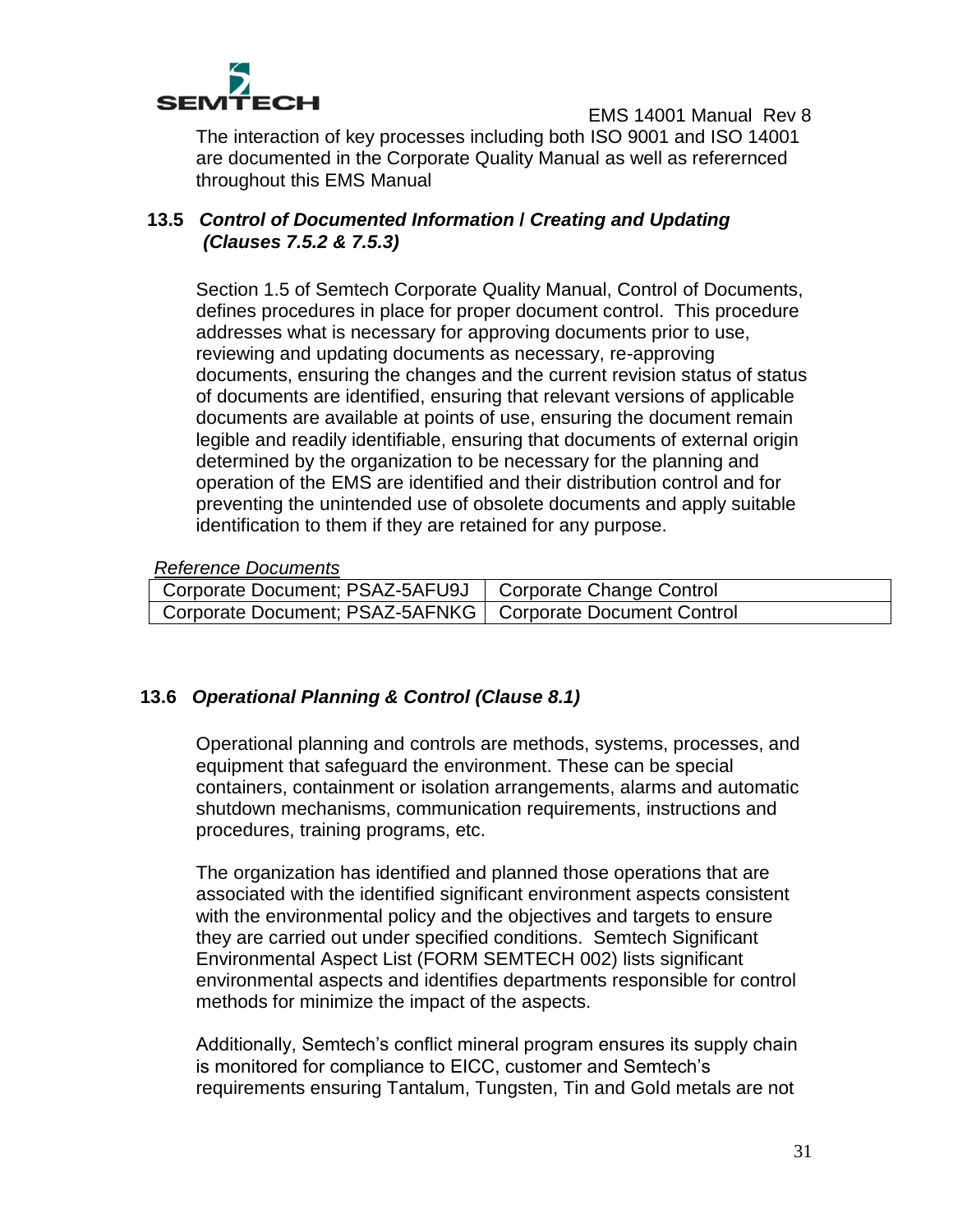

procured or smeltered in conflict areas pursuant to the Dodd-Frank Ack of 2010.

#### *Reference Documents*

| <b>Corporate EH&amp;S Document;</b><br>SEMTECH 002 | <b>Significant Environmental Aspect List</b> |
|----------------------------------------------------|----------------------------------------------|
| SEMTECH-002 Irvine                                 |                                              |
| <b>Corporate EH&amp;S Document;</b>                | Semtech Hazardous Communication              |
| KFID-4N8SER                                        | Procedure                                    |
| Corporate EH&S Document;                           | Hazardous Waste Handling                     |
| KFID-4K8LX9                                        |                                              |
| <b>Corporate EH&amp;S Document;</b>                | <b>Evaluating Vendors Affecting</b>          |
| <b>SEMDOC000660</b>                                | <b>Environmental Aspects</b>                 |
| Corporate EHS & Quality Document;                  | Corporate Confined Space Policy &            |
| SEMDOC004924                                       | Program                                      |
| <b>Corporate Quality Document;</b>                 | Conflict Mineral: Semtech's Policy,          |
| SEMDOC004328                                       | <b>Program and Expectations</b>              |

# <span id="page-31-0"></span>**13.7** *Emergency Preparedness and Response (Clause 8.2)*

Semtech is committed to safety and health of all of its employees. The organization has defined corporate safety policy in Corporate Illness and Injury Prevention Program (IIPP) and this includes procedure that outlines different emergency procedures. IIPP contains procedures for the following emergency and safety procedures:

- Emergency Procedures
- Enforcement and Disciplinary Policies and Procedures
- Health and Safety Training Program
- Accident Reporting and Investigation
- Hazard Abatement

#### *Reference Documents*

| Corporate EH&S Document;     | Semtech Injury & Illness Prevention Plan        |
|------------------------------|-------------------------------------------------|
| SEMDOC000586                 |                                                 |
| TDC EH&S Document; HR-01-101 | Semtech Irvine Injury & Illness Prevention Plan |
| Corporate EH&S Document:     | Semtech Hazardous Communications Procedure      |
| KFID-4N8SER                  |                                                 |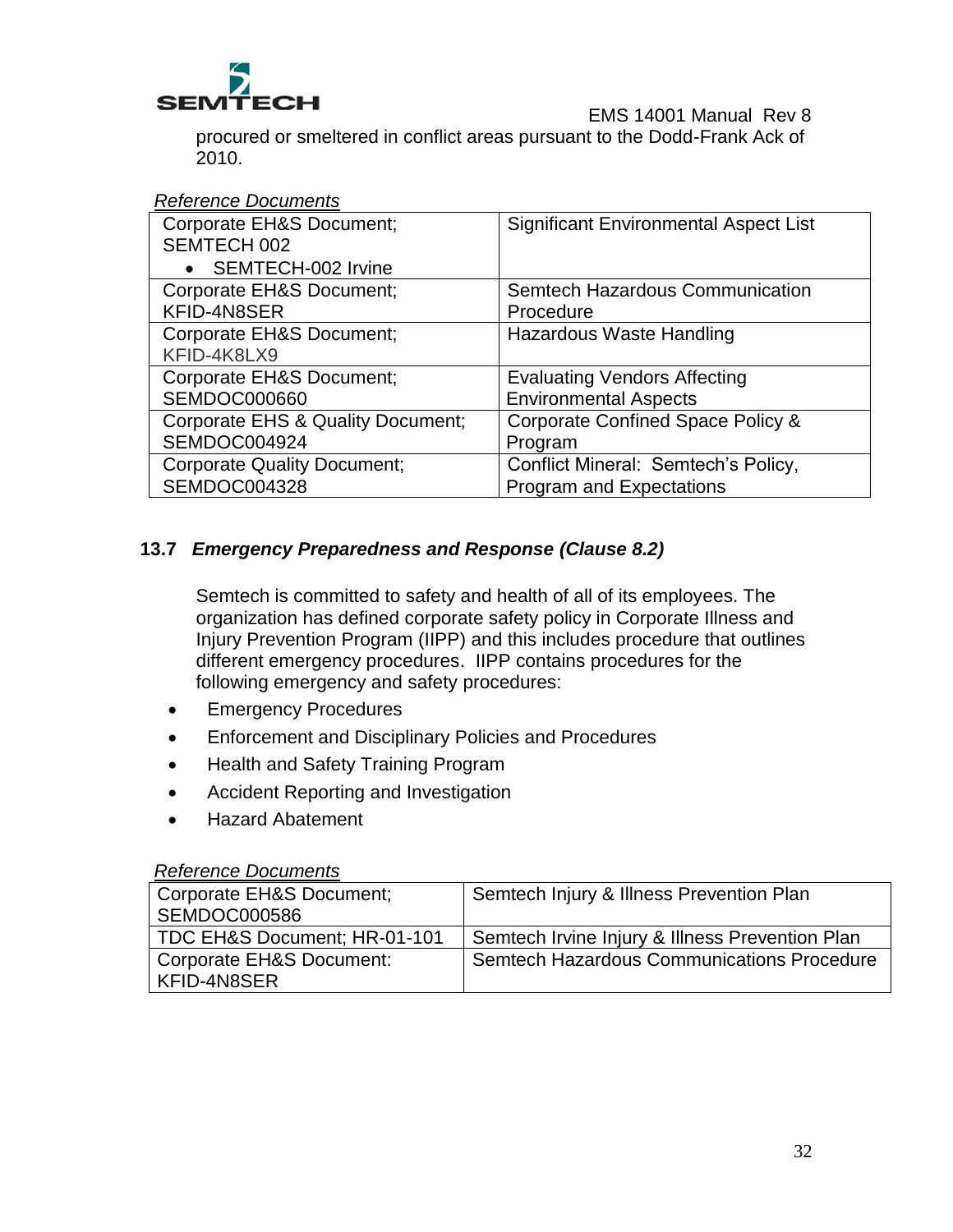

### <span id="page-32-1"></span><span id="page-32-0"></span>**14. PERFORMANCE & EVALUATION (Clause 9)**

#### *14.1**Monitoring and Measurement (Clause 9.1)*

The organization is in compliance with monitoring and measurement requirements as stated in both ISO 9001 and ISO 14001. All process and procedures that require monitoring and measurement are referenced in the Corporate Quality Manual and include: Internal Audits, Calibration and On-Going Reliability Testing. Legal Review is referenced in section 8.6.6 of this EMS Manual. All measurement and monitoring of environmental objectives programs is documented in Semtech Objectives Programs Scorecard and conducted according to Semtech EMS Monitoring and Measurement procedure (SEMDOC000731).

In line with its QMS and EMS policies, the organization will work with its direct suppliers to assist in obtaining and maintaining their management systems to the requirements of both ISO 9001 and ISO 14001.

#### *Reference Documents*

| Corporate EH&S Document;        | Semtech EMS Monitoring and Measurement |
|---------------------------------|----------------------------------------|
| SEMDOC000731                    |                                        |
| Corporate EH&S Document;        | Semtech EMS Objectives Programs        |
| <b>SEMTECH 006</b>              | Scorecard                              |
| • SEMTECH-006 Irvine            |                                        |
| Corporate Document; KFID-4KGKRU | <b>Calibration Procedure</b>           |
| Corporate Document; PSAZ-5AMV6Y | <b>Calibration Record - FORM</b>       |

#### <span id="page-32-2"></span>**14.2** *Evaluation of Compliance (Clause 9.1.2)*

The organization has created procedures for legal and other requirements review and internal auditing. Legal and other requirements review is noted in section [12.4](#page-27-0) of this EMS Manual. Internal Auditing is referenced in [14.3](#page-33-0) of this EMS Manual and further detailed in the Corporate Quality Manual section 21.2.

| Corporate EH&S Document;        | <b>Environmental Compliance Legal</b> |
|---------------------------------|---------------------------------------|
| SEMDOC000584                    | <b>Requirements Review</b>            |
| Corporate EH&S Document;        | Legal and Other Requirements Review - |
| SEMTECH 003                     | <b>FORM</b>                           |
| • SEMTECH-003 Irvine            |                                       |
| Corporate Document; KFID-4L3S3E | Corporate Audit Program               |

#### *Reference Documents*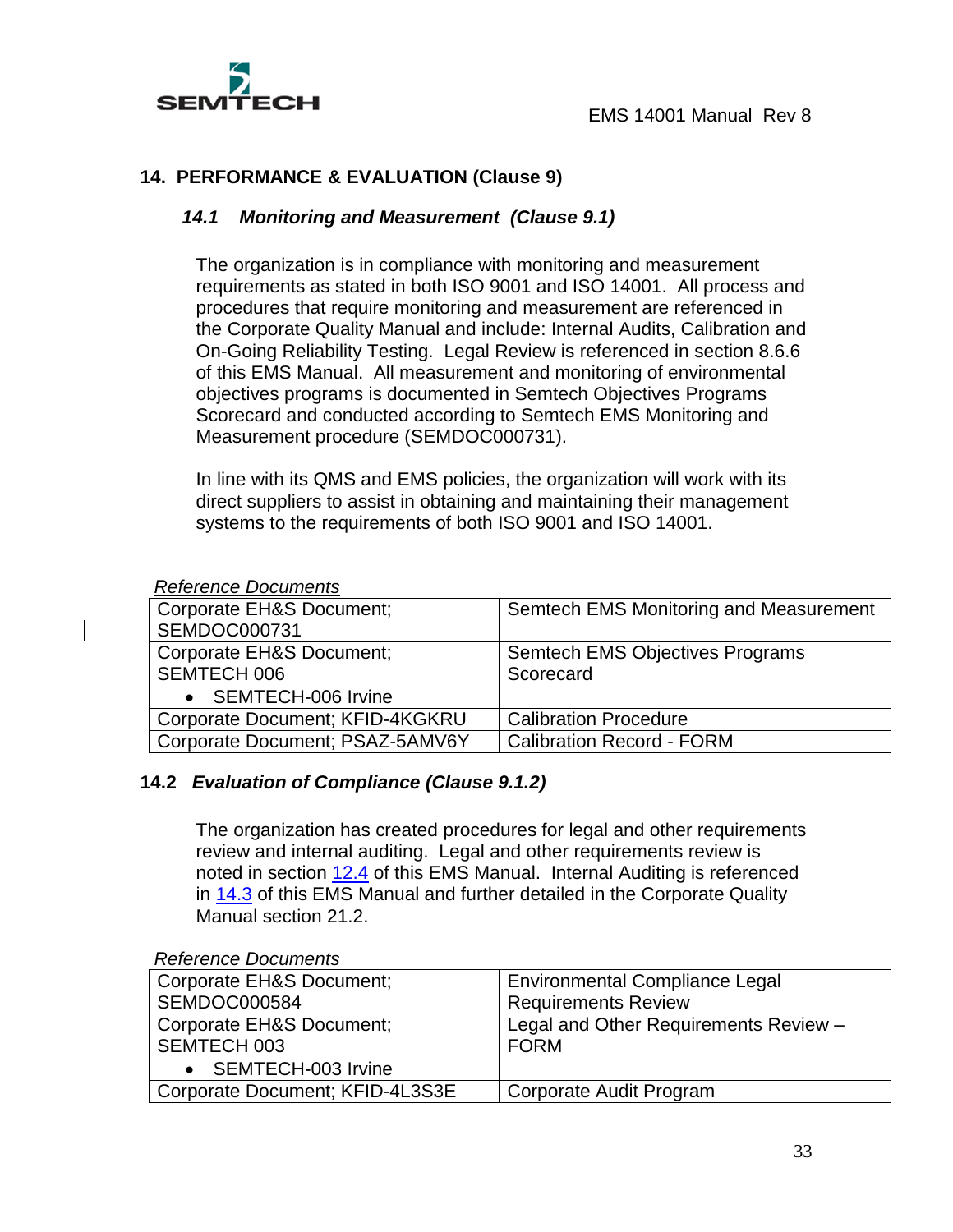

#### <span id="page-33-0"></span>*14.3**Internal Audit (Clause 9.2)*

The organization has created a procedure for performing internal audit of the EMS and QMS at planned intervals to determine whether the EMS conforms to the planned arrangements of the EMS and to ISO 14001 and ISO 9001. Corporate Quality Manual section 21.2 outlines Internal Auditing Policies and Procedures.

It is the responsibility of the environmental representative to plan and conduct EMS internal audits as well as report results to the management and retain records. The environmental representative shall ensure objectivity and impartiality when selecting auditor for the internal audit.

| Reference Documents             |                         |
|---------------------------------|-------------------------|
| Corporate Document; KFID-4L3S3E | Corporate Audit Program |

#### <span id="page-33-1"></span>*14.4 Management Review (Clause 9.3)*

Top Management reviews the organization's EMS as part of its regular quarterly business management system meetings. Management meetings are further defined in the Corporate Quality Manual. Corporate Management Review outlines inputs, outputs and documentation of quarterly business management system meetings.

Management reviews can be further defined by the business unit management team based on business and operational needs whereby extending the review cycle to a less frequent period.

| <b>Reference Documents</b>                                    |  |
|---------------------------------------------------------------|--|
| Corporate Document; SFBN-4MFN3G   Corporate Management Review |  |

#### <span id="page-33-2"></span>**15. IMPROVEMENT (Clause 10)**

#### <span id="page-33-3"></span>*15.1**Nonconformity, Corrective Action, Preventive Action and Continuous Improvement (Clause 10.2)*

Semtech has in place procedures for non-conforming material, corrective and prevention actions, continuous improvement as required by ISO 9001 and ISO 14001. Corrective Action Request System as described in detail in section 22 of the Corporate Quality Manual and encompasses both requirements of ISO 9001 and ISO 14001.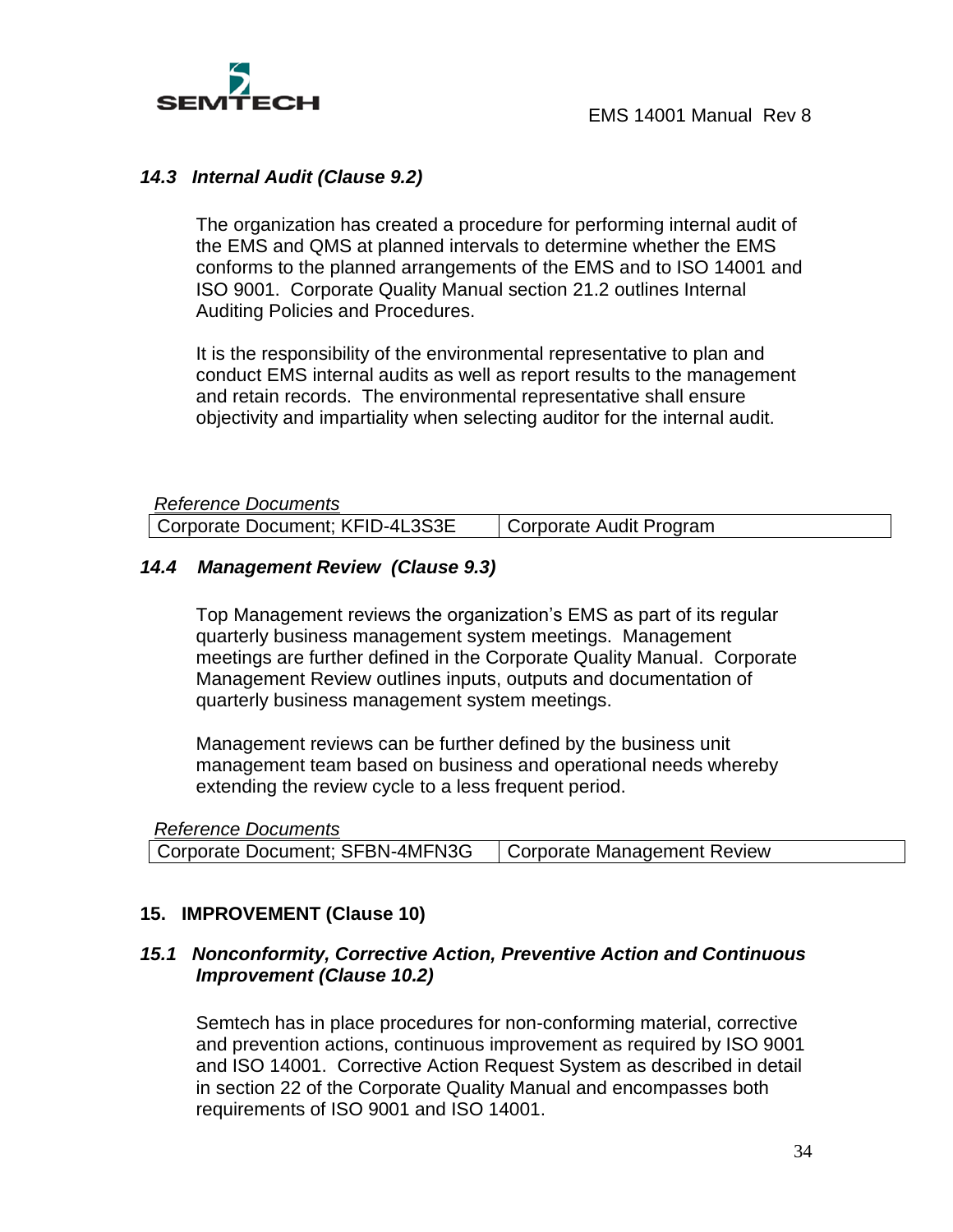

Prevention Action System is described in detail in section 23 of the Corporate Quality Manual and encompasses requirements of both ISO 9001 and ISO 14001.

Actions are taken accordingly to the magnitude of the environmental impacts that are encountered as a result of the nonconformity and necessary changes, if any, will be made to the EMS.

### *15.2 Continual Improvement (Clause 10.3)*

Semtech Corporation embarks upon a model of continuous improvement. Such actions are clearly noted throughout our business processes.

Continuous Improvement is part of Semtech's quality system as a proactive measure to improve efficiency, reduce costs, reduce environmental impact, and enhance product and services

Continuous Improvement is described in detail in section 11 of the Corporate Corrective Action, Preventive Action & Continuous Improvement procedure.

The continuous improvement process enables any one to plan, document and execute such a plan or project.

| <b>Reference Documents</b> |  |
|----------------------------|--|
|----------------------------|--|

| Corporate Document; | Corrective Action, Preventive Action and |
|---------------------|------------------------------------------|
| PSAZ-5AMMXS         | Continuous Improvement                   |

#### <span id="page-34-0"></span>**15.3** *Control of Records*

The organization has created a procedure to address both document and record control as required by ISO 9001 and ISO 14001. Corporate Quality Manual describes has a detailed reference to Semtech policies, procedures and responsibilities. Documents and records are maintained to demonstrate conformity to the EMS and to ISO 14001.

#### *Reference Documents*

| Corporate Document; KFID-4KWSAP | <b>Control of Quality Records</b> |
|---------------------------------|-----------------------------------|
| Corporate Document; PSAZ-5AFU9J | <b>Change Control Procedure</b>   |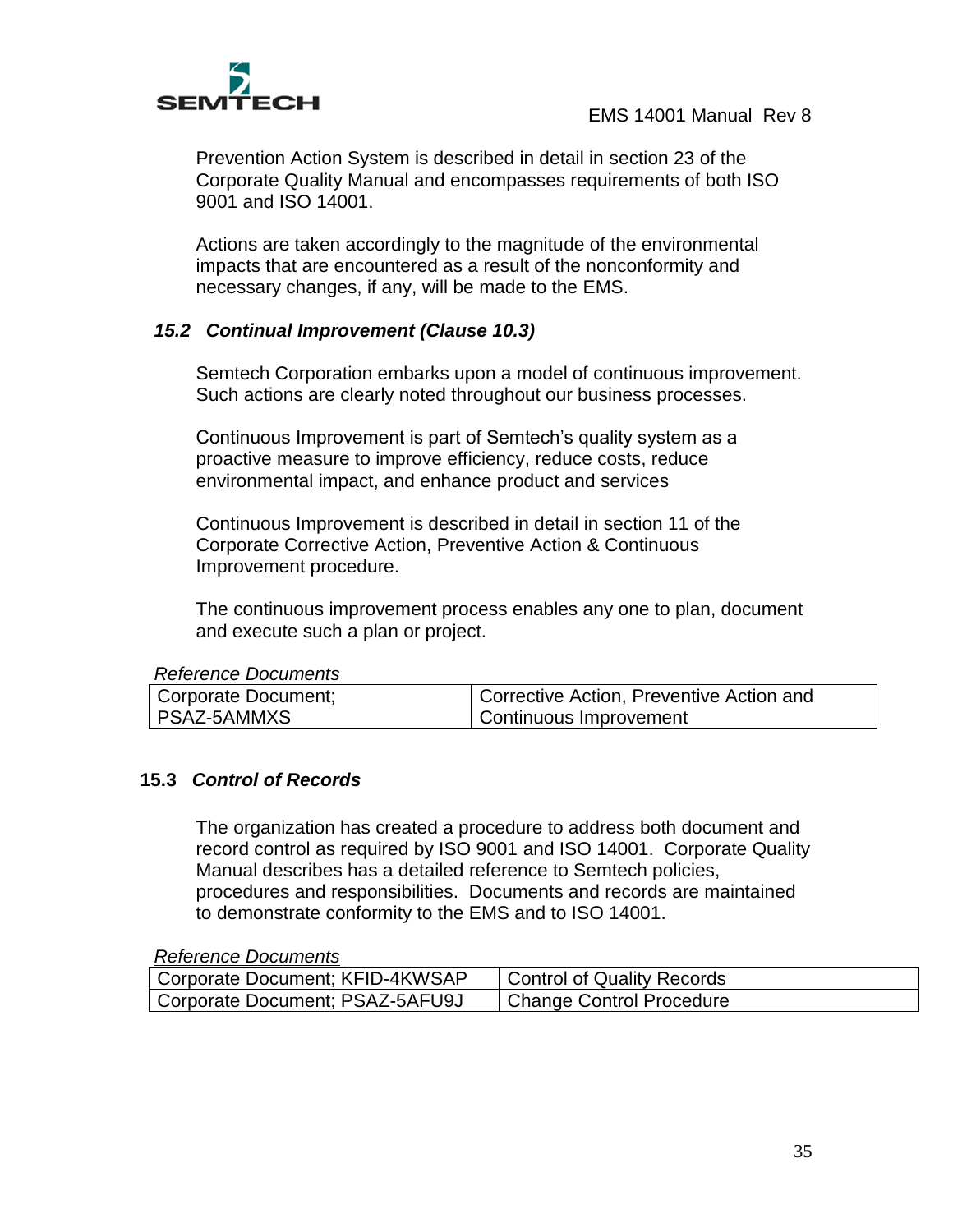# **SEM**

EMS 14001 Manual Rev 8

<span id="page-35-0"></span>

36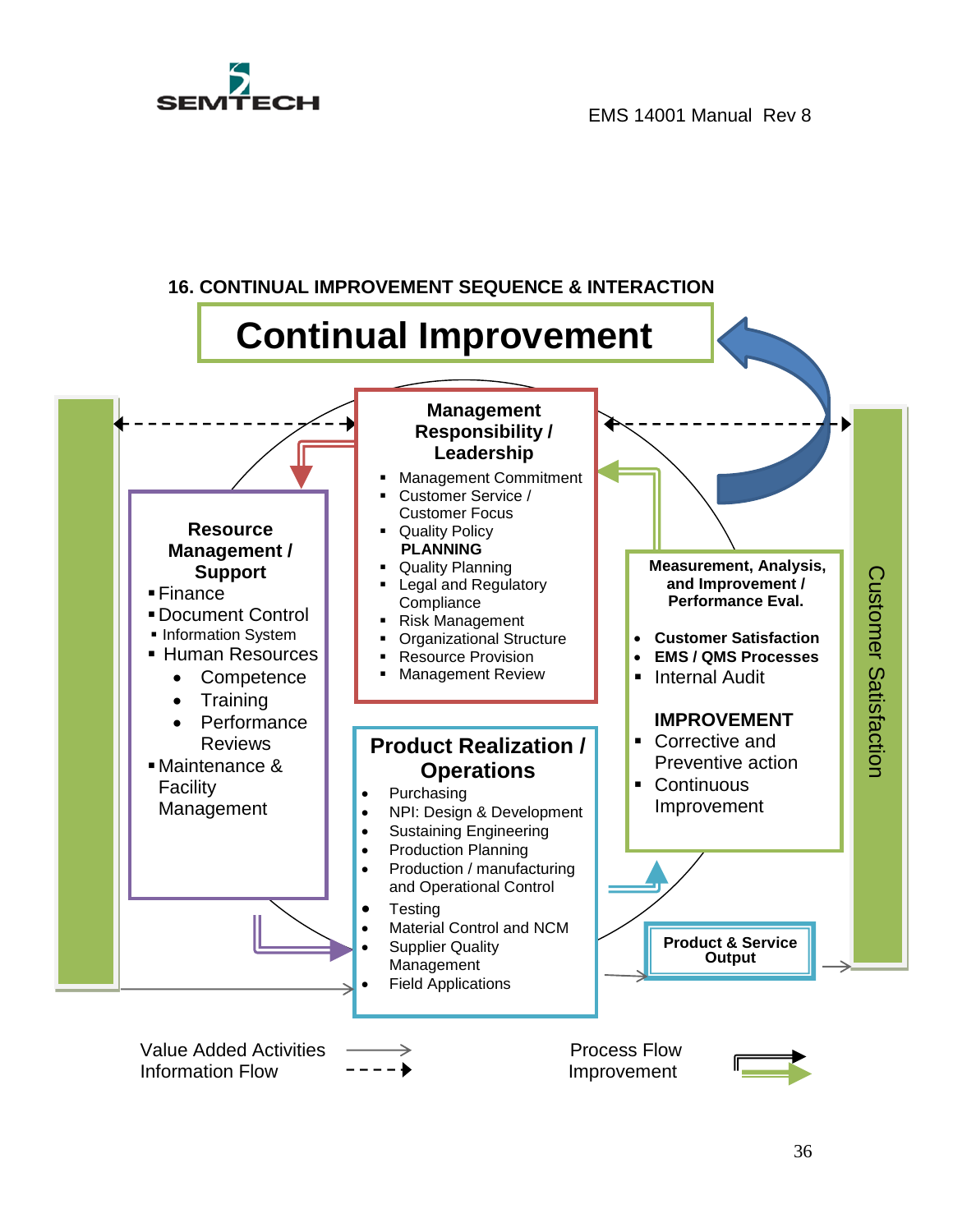



# <span id="page-36-0"></span>**17. QMS & EMS PROCESS INTERACTION**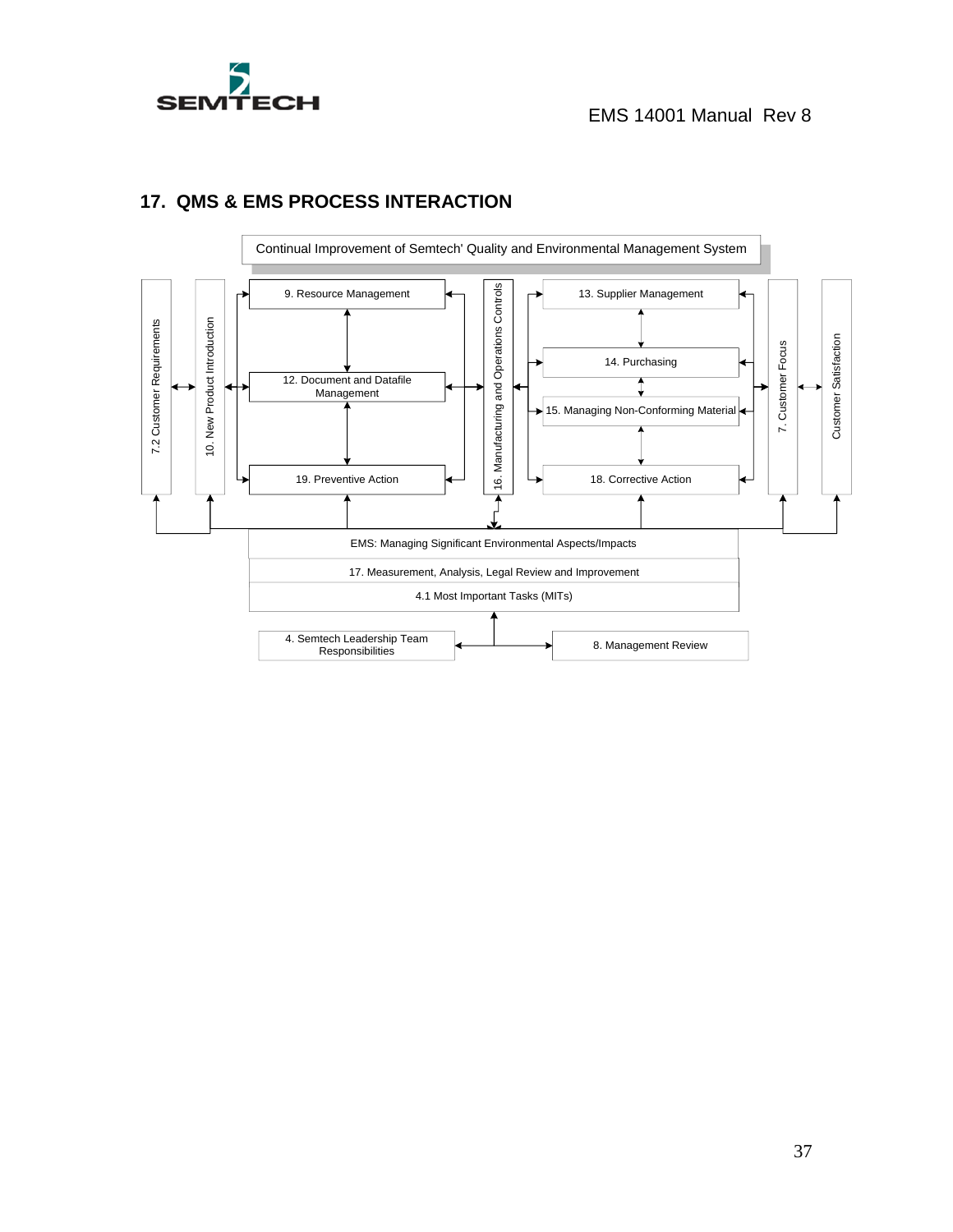

# <span id="page-37-0"></span>**18. ENVIRONMENTAL CORRELATION BETWEEN ISO 14001:2004 & ISO 14001:2015**

This section provides a cross reference between ISO 14001:2004 & ISO 14001:2015 requirements

| <b>Clause Title</b>              | <b>ISO</b>       | <b>ISO</b>     | <b>Clause Title</b>          |
|----------------------------------|------------------|----------------|------------------------------|
|                                  | 14001:2015       | 14001:2004     |                              |
| Introduction                     | 0                | $\overline{0}$ | Introduction                 |
| Scope                            | 1                | 1              | <b>Scope</b>                 |
| <b>Normative References</b>      | $\overline{2}$   | $\overline{2}$ | Normative References         |
| <b>Terms and Definitions</b>     | $\overline{3}$   | 3              | <b>Terms and Definitions</b> |
| Context of the                   | $\overline{4}$   |                |                              |
| Organization                     |                  |                |                              |
|                                  |                  |                | Environmental                |
|                                  |                  | $\overline{4}$ | <b>Management System</b>     |
|                                  |                  |                | <b>Requirements</b>          |
| Understanding the                |                  |                |                              |
| Organization and its             | 4.1              |                |                              |
| <b>Contents</b>                  |                  |                |                              |
| <b>Interested Parties</b>        | 4.2              |                |                              |
| <b>Scope of EMS</b>              | 4.3              | 4.1            | <b>General Requirements</b>  |
| <b>EMS</b>                       | 4.4              | 4.1            | <b>General Requirements</b>  |
| Leadership                       | $\overline{5}$   |                |                              |
| Leadership &                     | 5.1              |                |                              |
| Commitment                       |                  |                |                              |
| <b>Environmental Policy</b>      | $\overline{5.2}$ | 4.2            | <b>Environmental Policy</b>  |
| <b>Organizational Roles,</b>     |                  |                | Resources, Roles,            |
| <b>Responsibilities and</b>      | 5.3              | 4.4.1          | <b>Responsibility and</b>    |
| <b>Authorities</b>               |                  |                | <b>Authority</b>             |
| Planning                         | 6                | 4.3            | Planning                     |
| <b>Risks &amp; Opportunities</b> | 6.1              |                |                              |
| General                          | 6.1.1            |                |                              |
| <b>Environmental Aspects</b>     | 6.1.2            | 4.3.1          | <b>Environmental Aspects</b> |
| Compliance                       | 6.1.3            | 4.3.2          | Legal and other              |
| Obligations                      |                  |                | requirements                 |
| <b>Planning Action</b>           | 6.1.4            |                |                              |
| Environmental                    |                  |                |                              |
| Objectives and                   | 6.2              |                |                              |
| <b>Planning to Achieve</b>       |                  |                |                              |
| them                             |                  |                |                              |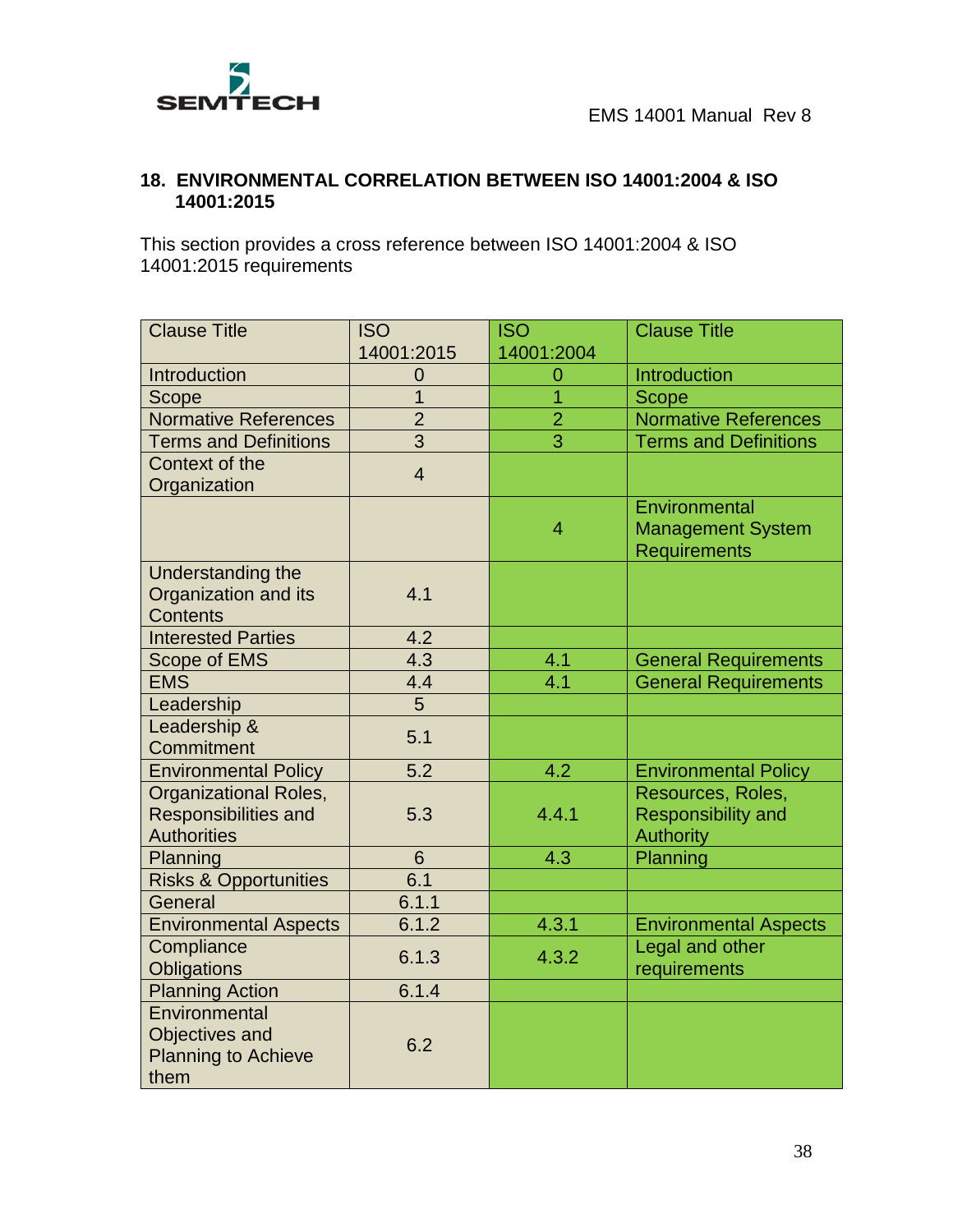

| <b>Clause Title</b>                                       | <b>ISO</b><br>14001:2015 | <b>ISO</b><br>14001:2004 | <b>Clause Title</b>                                  |
|-----------------------------------------------------------|--------------------------|--------------------------|------------------------------------------------------|
| Environmental                                             | 6.2.1                    |                          |                                                      |
| <b>Objectives</b><br><b>Planning Actions to</b>           |                          | 4.3.3                    | Objectives, Targets and<br>Program(s)                |
| <b>Achieve Environmental</b><br><b>Objectives</b>         | 6.2.2                    |                          |                                                      |
| <b>Support</b>                                            | $\overline{7}$           | 4.4                      | Implementation and<br>Operation                      |
| <b>Resources</b>                                          | 7.1                      | 4.4.1                    | Resources, roles,<br>responsibility and<br>authority |
| Competence                                                | 7.2                      |                          |                                                      |
| <b>Awareness</b>                                          | 7.3                      | 4.4.2                    | Competence, training,<br>and awareness               |
| Communication                                             | 7.4                      |                          |                                                      |
| General                                                   | 7.4.1                    |                          |                                                      |
| Internal<br>Communication                                 | 7.4.2                    | 4.4.3                    | Communication                                        |
| <b>External</b><br>Communication                          | 7.4.3                    |                          |                                                      |
| <b>Documented</b><br>Information                          | 7.5                      | 4.4.4                    | <b>Documentation</b>                                 |
| General                                                   | 7.5.1                    |                          |                                                      |
| <b>Creating and Updating</b>                              | 7.5.2                    | 4.4.5                    | <b>Control of Documents</b>                          |
|                                                           |                          | 4.5.4                    | <b>Control of Records</b>                            |
| <b>Control of Documented</b>                              | 7.5.3                    | 4.4.5                    | <b>Control of Documents</b>                          |
| Information                                               |                          | 4.5.4                    | <b>Control of Records</b>                            |
| Operation                                                 | 8                        | 4.4                      | Implementation and<br>Operation                      |
| <b>Operational Planning</b><br>and Control                | 8.1                      | 4.4.6                    | <b>Operational Control</b>                           |
| Emergency<br>Preparedness and                             | 8.2                      | 4.4.7                    | Emergency<br>Preparedness and                        |
| Response                                                  |                          |                          | Response                                             |
| Performance and<br>Evaluation                             | 9                        | 4.5                      | Checking                                             |
| Monitoring,<br>Measurement,<br>Analysis and<br>Evaluation | 9.1                      | 4.5.1                    | Monitoring and<br><b>Measurement</b>                 |
| <b>Evaluation of</b><br>Compliance                        | 9.1.2                    | 4.5.2                    | <b>Evaluation of</b><br>Compliance                   |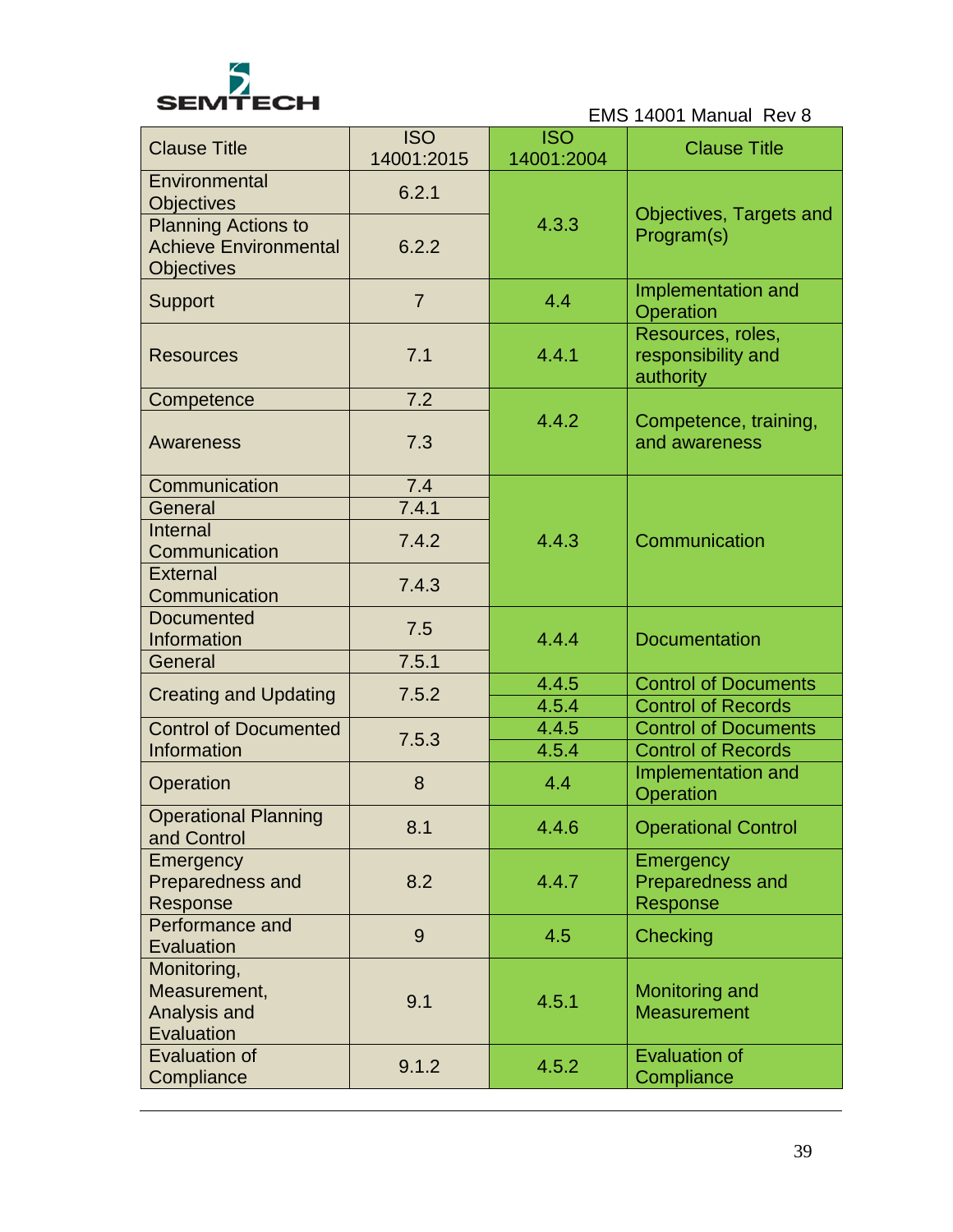

| <b>Clause Title</b>                           | <b>ISO</b><br>14001:2015 | <b>ISO</b><br>14001:2004 | <b>Clause Title</b>                                                        |
|-----------------------------------------------|--------------------------|--------------------------|----------------------------------------------------------------------------|
| Evaluation of<br>Compliance                   | 9.1.2                    | 4.5.2                    | <b>Evaluation of</b><br>Compliance                                         |
| <b>Internal Audit</b>                         | 9.2                      |                          |                                                                            |
| General                                       | 9.2.1                    | 4.5.5                    | <b>Internal Audit</b>                                                      |
| <b>Internal Audit Program</b>                 | 9.2.2                    |                          |                                                                            |
| <b>Management Review</b>                      | 9.3                      | 4.6                      | <b>Management Review</b>                                                   |
| Improvement                                   | 10                       |                          |                                                                            |
| General                                       | 10.1                     |                          |                                                                            |
| Nonconformity and<br><b>Corrective Action</b> | 10.2                     | 4.5.3                    | Nonconformity,<br><b>Corrective Action and</b><br><b>Preventive Action</b> |
| Continual<br>Improvement                      | 10.3                     |                          |                                                                            |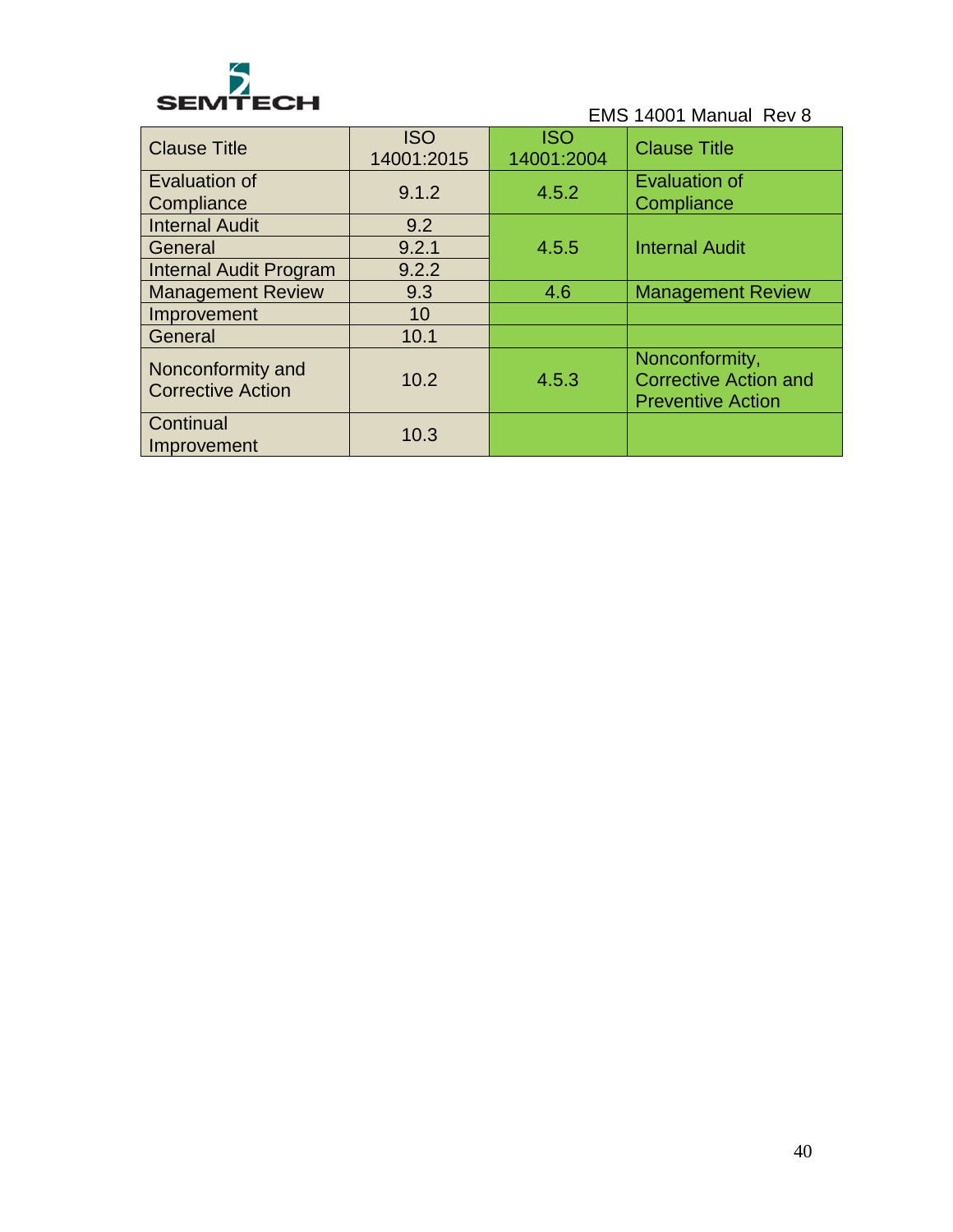

19. **REVISION HISTORY**

| <b>DOCUMENT HISTORY</b> |             |                   |                                                                                                                                                                                                                                                                                |
|-------------------------|-------------|-------------------|--------------------------------------------------------------------------------------------------------------------------------------------------------------------------------------------------------------------------------------------------------------------------------|
| <b>REV. NUMBER</b>      | <b>DATE</b> | <b>ORIGINATOR</b> | <b>COMMENTS</b>                                                                                                                                                                                                                                                                |
|                         |             |                   | <b>Updated Semtech Logo on Header.</b>                                                                                                                                                                                                                                         |
|                         |             |                   | Changed doc # in 12.3: SEMTECH-001 to<br>SEMTECH 001                                                                                                                                                                                                                           |
|                         |             |                   | Changed doc # in 12.5 and 13.6: SEMTECH-002<br>to SEMTECH 002 and FORM SEMTECH-<br>002 to FORM SEMTECH 002                                                                                                                                                                     |
|                         |             |                   | Changed doc # in 12.4 and 14.2: SEMTECH-003<br>to SEMTECH 003                                                                                                                                                                                                                  |
|                         |             |                   | Changed doc # in 12.3 and 12.5: $SEMTECH -$<br>004 to SEMTECH 004                                                                                                                                                                                                              |
|                         |             |                   | Changed doc # in 14.1: SEMTECH-006 to<br><b>SEMTECH 006</b>                                                                                                                                                                                                                    |
| 08                      |             |                   | Changed doc description in 14.2 and 14.3<br>Reference docs: Corporate Document; KFID-<br>4L3S3E Corporate Internal Audit Program, to<br>Corporate Audit Program                                                                                                                |
|                         |             |                   | Updated typo in 11.8: From Ouility to Quality                                                                                                                                                                                                                                  |
|                         |             |                   | Updated typo in 18: From Leadership and<br>Commitrment to Leadership and<br>Commitment.<br>Updated typo in 8.6.6: From stator to statutory<br>Updated section 14.1: From: Legal Review is<br>referenced in section 4.3.2<br>To: Legal Review is referenced in section<br>8.6.6 |
|                         |             |                   | <b>Updated typo in 9.1:</b> To maximize the positive<br>contributions of opportinity based risk<br>To: opportunity                                                                                                                                                             |
|                         |             |                   | Updated typo in 11.3: Substances that could cause<br>damage to sking through contact<br>To: skin                                                                                                                                                                               |
|                         |             |                   | Updated typo in 11.3: Sudden illness brought on by<br>work or contagent through contact or exposure                                                                                                                                                                            |